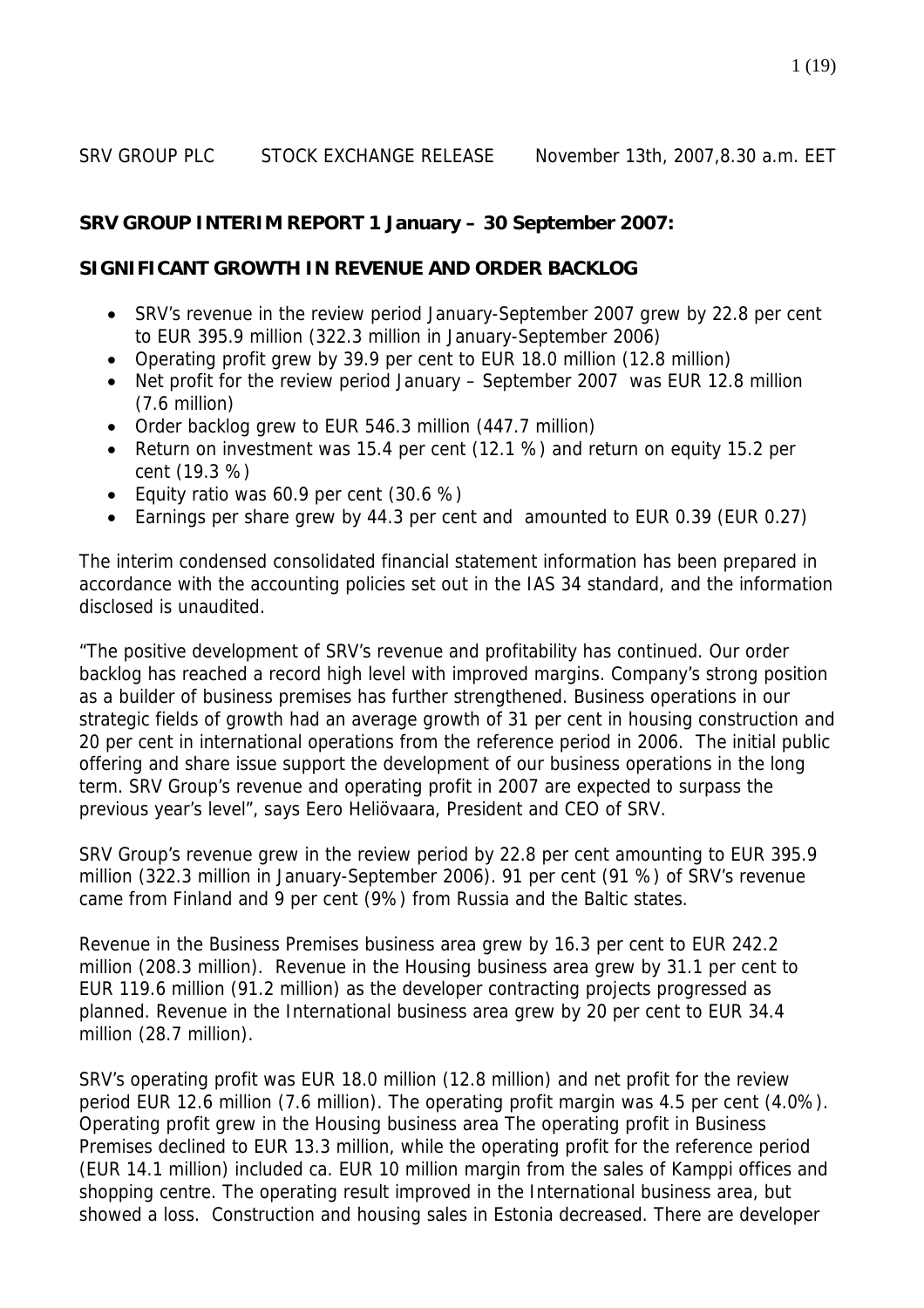contracting projects under construction in Russia, which will be recognised when the projects are sold.

The order backlog amounted to EUR 546.3 million (447.7 million on 30 September 2006). At the end of 2006 the order backlog amounted to EUR 453.7 million. Growth in the order backlogs of both Business Premises and International business areas contributed to the 22.0 per cent growth in the order backlog.

| <b>Key figures of SRV Group</b> | <b>IFRS</b> | <b>IFRS</b> | change,     | change, | <b>IFRS</b> |
|---------------------------------|-------------|-------------|-------------|---------|-------------|
| <b>EUR million</b>              | 1-9/2007    | 1-9/2006    | <b>MEUR</b> | %       | 2006        |
| Revenue                         | 395.9       | 322.3       | 73.6        | 22.8    | 479.5       |
| Operating profit                | 18.0        | 12.8        | 5.1         | 39.9    | 24.6        |
| Profit before taxes             | 16.8        | 10.2        | 6.6         | 64.2    | 20.7        |
| Net profit for the period       | 12.8        | 7.6         | 5.2         | 69.0    | 15.3        |
| Order backlog                   | 546.3       | 447.7       | 98.6        | 22.0    | 453.7       |
| Operating profit, %             | 4.5         | 4.0         |             |         | 5.1         |
| Profit before taxes, %          | 4.2         | 3.2         |             |         | 4.3         |
| Net profit, %                   | 3.2         | 2.3         |             |         | 3.2         |
| Equity ratio, %                 | 60.9        | 30.6        |             |         | 31.7        |
| Return on investment, % 1)      | 15.4        | 12.1        |             |         | 15.9        |
| Return on equity, % 1)          | 15.2        | 19.3        |             |         | 27.3        |
| Earnings per share, eur 2)      | 0.39        | 0.27        |             | 44.3    | 0.56        |

1) In calculating the key ratio only the profit for the period has been annualised

2) Key figures per share have been adjusted to reflect the increase in the number of shares, which came into effect on April 11th, 2007 (split), new issue of shares on June 11th, 2007 and the new issue of shares and the cancellation of treasury shares in connection with the merger of the SRV Henkilöstö Oy on September 29th, 2007

## **Outlook for construction**

The global economic growth is expected to continue and to reach five per cent this year. The slow down of the USA economic growth is compensated by the economic growth in other areas. The favourable development in the euro area will continue, and according to the Ministry of Finance production in the area will increase by 2.5 per cent this and next year. The European Central Bank raised the reference rate to four per cent in June.

The economic growth in Finland remains good and still surpasses the growth in Europe. The Ministry of Finance estimates the upward cycle in Finland to continue to be stronger and lasting longer than was anticipated earlier, the growth in the GDP is estimated to be 4.4 per cent in 2007 and 3.3 per cent in 2008. The economic boom is predicted to continue till 2008.

The outlook for construction and real estate markets in Finland is expected to remain positive, even though the growth rate will slow down next year and the disturbance in the financial market which started in the USA increases the uncertainty in the markets. The housing production is estimated to go only slightly down from the present level. This year 32 000 residential units are estimated to be started up. Selling times for dwellings have lengthened and the rise in housing prices has steadied especially outside the growth centres. Construction of office and commercial premises is expected to remain brisk. Favourable economic situation and the completion of Vuosaari harbour keep also the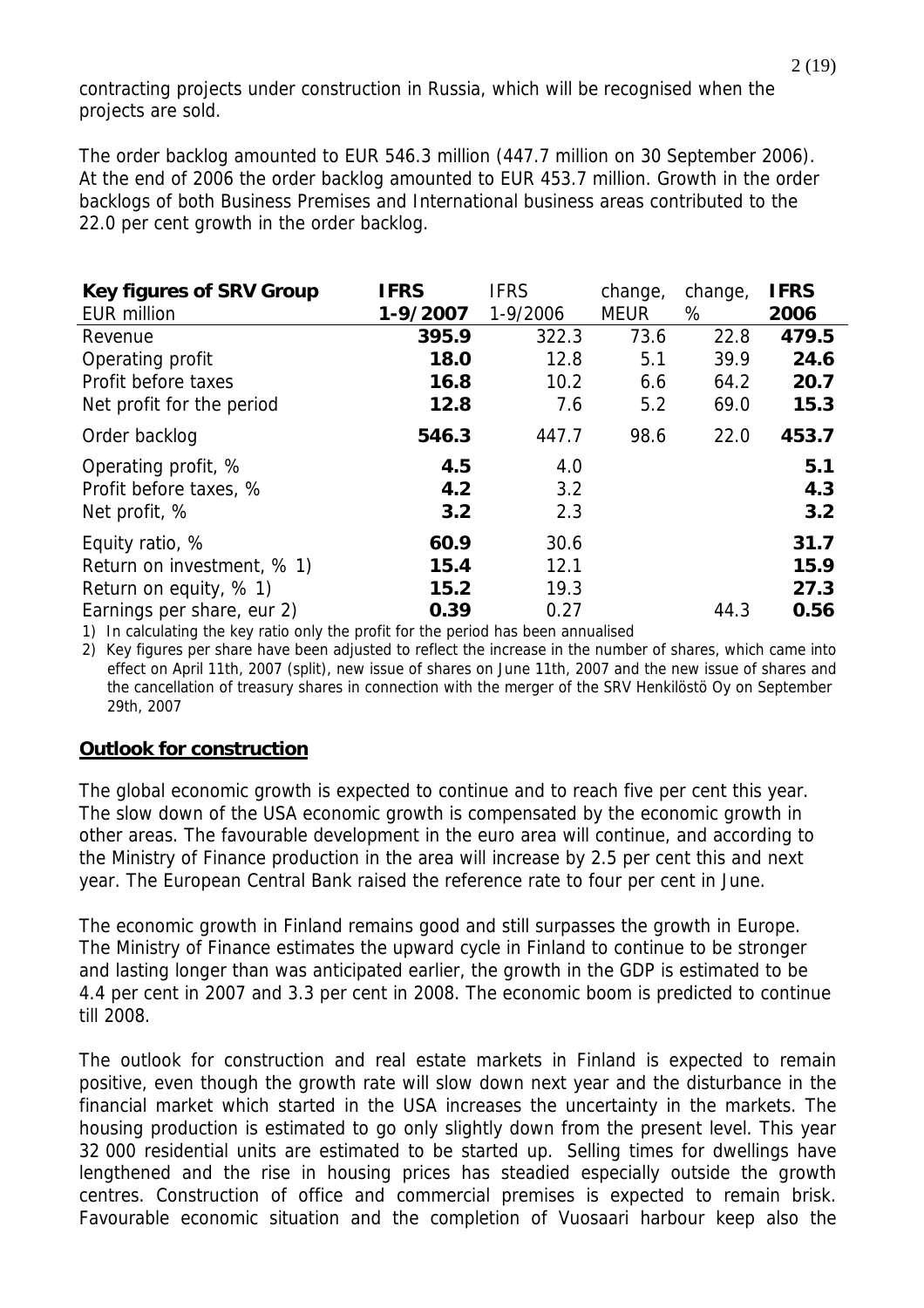construction of industrial and warehouse premises brisk in the Greater Helsinki area, in particular.

The growth centres in southern Finland, in particular, suffer from shortages in skilled labour. Strong demand brings shortage in supply of certain materials. Shortcoming for the availability of construction subcontracting and materials is estimated to ease off during the last part of the year.

The economic growth in Estonia is decelerating after many years of growth. The Bank of Estonia forecasts an 8.4 per cent economic growth this year and 6.5 per cent in 2008. The situation in the Estonian residential market has weakened and the lowered demand has caused a decline in the price level. The Bank of Latvia reports a strong economic growth in Latvia during the second quarter of the year showing an 11 per cent growth. However, there are some uncertainties concerning the predictability of the economic growth in the Baltic. Russian construction market is estimated to grow around 10 per cent annually in the near future. Increase in the cost level as well as shortage in skilled personnel set challenges. Demand for both business premises and housing is estimated to stay high in Russia.

| <b>Revenue</b>                  | <b>IFRS</b> | <b>IFRS</b> | change,     | change,  | <b>IFRS</b> |
|---------------------------------|-------------|-------------|-------------|----------|-------------|
| <b>EUR million</b>              | 1-9/2007    | 1-9/2006    | <b>MEUR</b> | %        | 2006        |
| <b>Business Premises</b>        | 242.2       | 208.3       | 33.9        | 16.3     | 297.0       |
| Housing                         | 119.6       | 91.2        | 28.3        | 31.1     | 138.1       |
| <b>International Operations</b> | 34.4        | 28.7        | 5.7         | 20.0     | 44.6        |
| Other                           | 8.5         | 5.6         | 2.9         | 52.1     | 6.0         |
| Eliminations                    | $-8.7$      | $-11.4$     | 2.7         |          | $-6.2$      |
| Group total                     | 395.9       | 322.3       | 73.6        | 22.8     | 479.5       |
| <b>Operating profit</b>         | <b>IFRS</b> | <b>IFRS</b> | change,     | change,  | <b>IFRS</b> |
| <b>EUR million</b>              | 1-9/2007    | 1-9/2006    | <b>MEUR</b> | %        | 2006        |
| <b>Business Premises</b>        | 13.3        | 14.1        | $-0.7$      | $-5.1$   | 25.0        |
| Housing                         | 7.8         | 1.4         | 6.4         | 459.5    | 5.1         |
| <b>International Operations</b> | $-0.8$      | $-2.6$      | 1.7         |          | $-3.6$      |
| <b>Other Operations</b>         | $-2.0$      | $-2.3$      | 0.3         |          | $-4.4$      |
| Eliminations                    | $-0.4$      | 2.2         | $-2.6$      | $-117.8$ | 2.5         |
| Group total                     | 18.0        | 12.8        | 5.1         | 39.9     | 24.6        |
| Order backlog at the end of     |             |             |             |          |             |
| review period                   | <b>IFRS</b> | <b>IFRS</b> | change,     | change,  | <b>IFRS</b> |
| <b>EUR million</b>              | 1-9/2007    | 1-9/2006    | <b>MEUR</b> | %        | 2006        |
| <b>Business Premises</b>        | 360.2       | 273.0       | 87.2        | 31.9     | 287.7       |
| Housing                         | 128.2       | 156.3       | $-28.0$     | $-17.9$  | 154.4       |
| <b>International Operations</b> | 57.9        | 18.4        | 39.5        | 214.0    | 11.6        |
| Group total                     | 546.3       | 447.7       | 98.6        | 22.0     | 453.7       |

#### **Key figures of operating segments**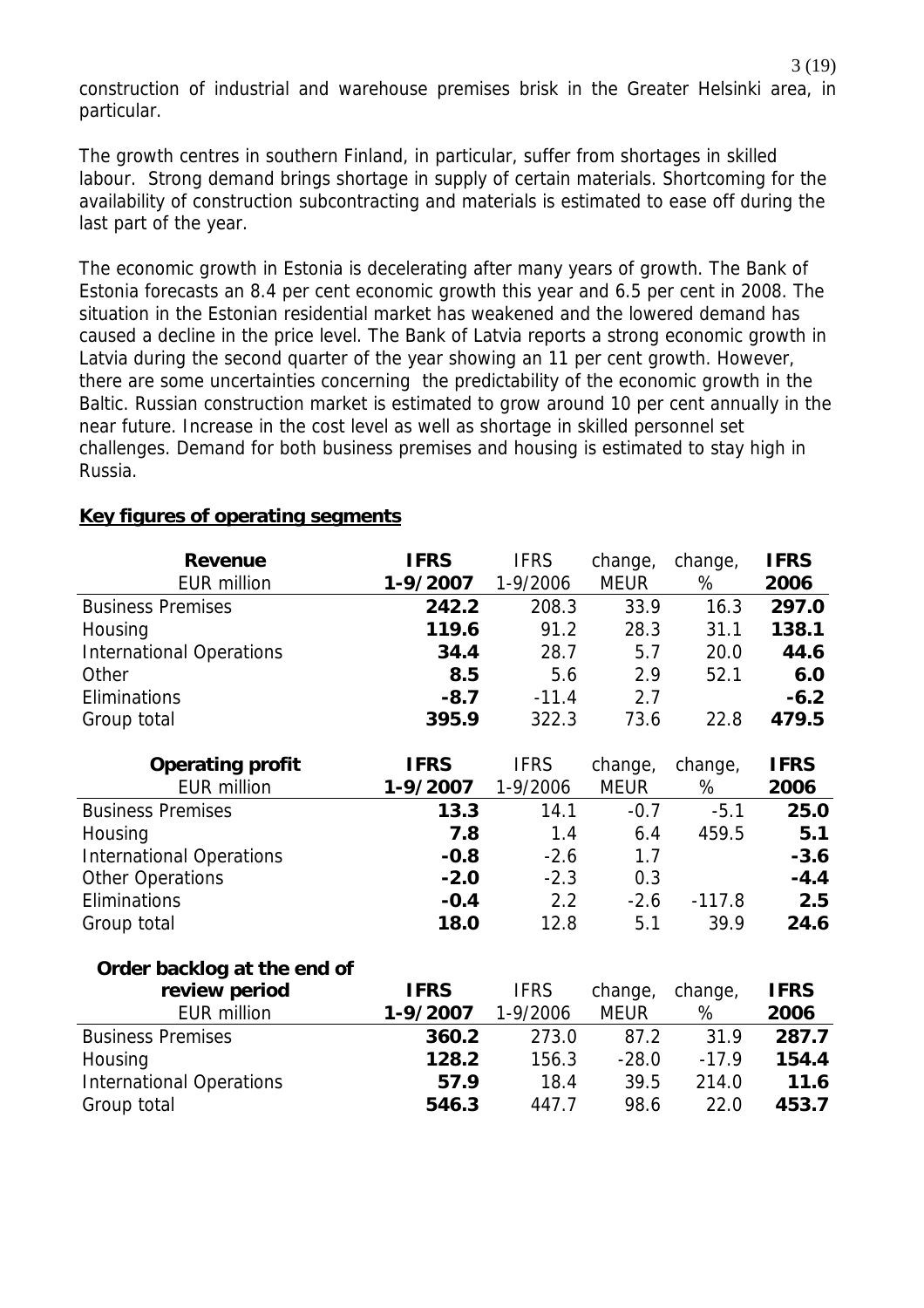# **Earnings trends of operating segments**

| <b>Business Premises</b><br><b>EUR million</b> | <b>IFRS</b><br>1-9/2007 | <b>IFRS</b><br>1-9/2006 | change,<br><b>MEUR</b> | change,<br>% | <b>IFRS</b><br>2006 |
|------------------------------------------------|-------------------------|-------------------------|------------------------|--------------|---------------------|
| Revenue                                        | 242.2                   | 208.3                   | 33.9                   | 16.3         | 297.0               |
| <b>Operating profit</b>                        | 13.3                    | 14.1                    | $-0.7$                 | $-5.1$       | 25.0                |
| Order backlog at the end of<br>review period   | 360.2                   | 273.0                   | 87.2                   | 31.9         | 287.7               |

The Business Premises segment comprises SRV Viitoset Oy's commercial, business, logistics and rock construction operations and property development.

Revenue in the Business Premises business area grew by 16.3 per cent. The revenue in the reference period included the sale of the Kamppi offices and shopping centre, which accounted for ca. EUR 93 million of revenues. Operating profit was EUR 13.3 million (14.1 million). The operating profit for the reference period included ca. EUR 10 million margin from the sale of Kamppi offices and shopping centre. Margin of ca. EUR 6 million related to the changes in the Kamppi offices and shopping centre were entered as income during the last quarter of the previous year. The order backlog grew by 31.9 per cent to EUR 360.2 million (273.0 million).

In early 2007 the logistics centre for Kaukohuolinta in Tuusula, Nokia's KaraPhone East business premises project in the Karamalmi district of Espoo, new business premises for PartnerTech Oy in Vantaa, Teknos powder coating plant in Rajamäki, first part of the Helsinki city service tunnel, as well as Autotalo Laakkonen and the IBI Porvoo retail building in Kuninkaanportti were completed.

A contract was concluded early 2007 with Neste Oil Pension Fund for the construction and sale of a third office block in the Keilaniemi, Espoo. In August a contract was concluded with the German MEAG for the sale and construction of the remaining three HTC Keilaniemi office blocks. Other projects that were started comprise the Logistics Centre in Tuupakka, Vantaa, the renovation of the TRIO Shopping Centre in Lahti, Etra and Sjaelso Finland projects in Kuninkaanportti, Porvoo, business premises for SGN in Vantaa, renovation of the Pasila postal centre, renovation of Hakaniemenranta 6 as well as premises for Plantagen in Suomenoja, Espoo. Several rock construction projects were under way in Helsinki centre.

| <b>Housing</b>          | <b>IFRS</b> | <b>IFRS</b> | change,     | change, | <b>IFRS</b> |
|-------------------------|-------------|-------------|-------------|---------|-------------|
| <b>EUR million</b>      | 1-9/2007    | 1-9/2006    | <b>MEUR</b> | %       | 2006        |
| Revenue                 | 119.6       | 91.2        | 28.3        | 31.1    | 138.1       |
| <b>Operating profit</b> | 7.8         | 1.4         | 6.4         | 459.5   | 5.1         |
| Order backlog           | 128.2       | 156.3       | $-28.0$     | $-179$  | 154.4       |

The Housing business area comprises housing construction operations within the Greater Helsinki area and the neighbouring municipalities as well as the operations of the regional subsidiaries. The regional subsidiaries engage in housing, commercial, business and logistics construction projects.

Revenue in the Housing business area grew by 31.1 per cent as the developer contracting projects proceeded as planned. Operating profit improved clearly and amounted to EUR 7.8 million (1.4 million). The order backlog amounted to EUR 128.2 million (156.3 million).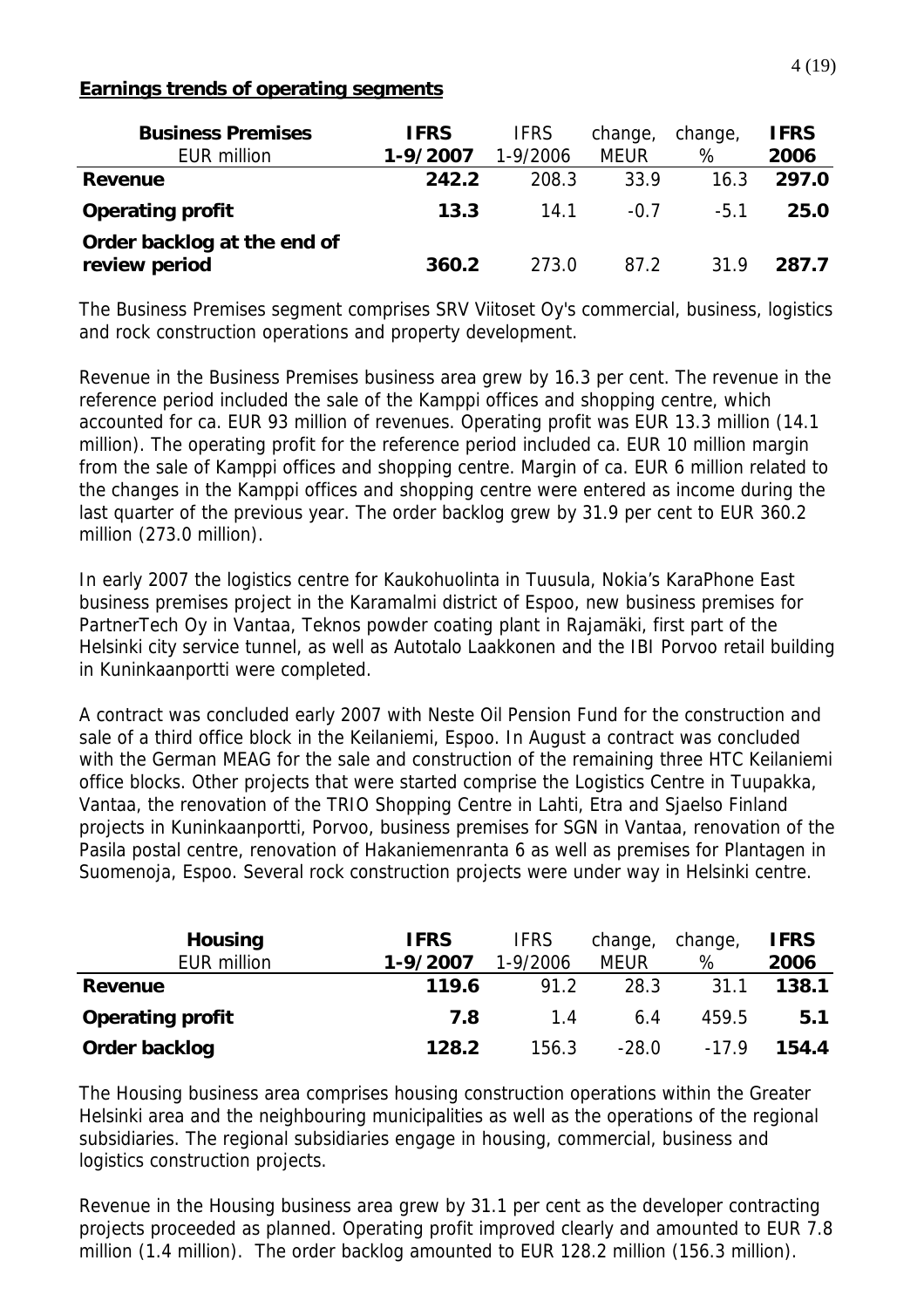The review period saw the launch of the construction of 208 new dwellings, applying the developer contracting method, of which 86 were in the greater Helsinki area, 54 in Tampere region, 18 in Turku region and 50 in Jyväskylä region. In addition, new contracts amounting to EUR 40.6 million were concluded during the review period with external clients. A total of 248 (298) development contracted housing units were sold in the review period. At the end of the review period SRV had 382 residential units under construction. Completed, unsold residential units numbered 71, of these 48 units were completed during the third quarter.

In October preconditions for sale of Espoon Vallikallion Helmi (developer contracting project of 67 residential units) and Vantaan Ulrikanhuippu (partnership project of 46 units) were met and the projects were included in the order backlog information (totalling EUR 29 million). Towards the end of the year construction of Asunto Oy Helsingin Oscar in the Töölö district of Helsinki is projected to commence (65 residential units).

SRV estimates to start the construction of 363 development contracted dwellings in Finland in 2007 (490 in 2006).

| <b>International Operations</b> | <b>IFRS</b> | <b>IFRS</b> | change,     | change, | <b>IFRS</b> |
|---------------------------------|-------------|-------------|-------------|---------|-------------|
| EUR million                     | 1-9/2007    | 1-9/2006    | <b>MEUR</b> | %       | 2006        |
| <b>Revenue</b>                  | 34.4        | 28.7        | 5.7         | 20.0    | 44.6        |
| <b>Operating profit</b>         | $-0.8$      | $-2.6$      | 17          |         | $-3.6$      |
| Order backlog                   | 57.9        | 18.4        | 39.5        | 214.0   | 11.6        |

International Operations comprise the business activities of SRV International subgroup in Russia and the Baltic States.

Revenue in International business area grew by 20 per cent. Business area's revenue amounted to EUR 34.4 million (28.7 million) and operating loss was EUR 0.8 million (a loss of 2.6 million). Focus on developer contracting projects in the operations in Russia and low percentage of completion in new projects reflected in the revenue development in the third quarter. The operating result improved but showed a loss. Construction and housing sales volumes decreased in Estonia. There are developer contracting projects under construction in Russia, which will be recognised when the projects are sold. The order backlog amounted to EUR 57.9 million (18.4 million).

International business area aims to execute the sales of the logistics premises leased to Oriola KD in Estonia and the hotel project in Yekaterinburg during the last part of the year.

## **Russia**

SRV started the renovation of the Pulkovskaya and Pribaltiskaya hotels operated by Rezidor Group in St. Petersburg. Construction of the Etmia II office and parking facility in the heart of Moscow has proceeded to frame works. In the project, SRV acts as co-owner with a 50 per cent share and project management contractor. The construction of the Papula residential area in the city of Vyborg started in June. Phase I includes 38 residential units in the area.

A major shopping centre project in the Moscow area with real estate investment company Vicus Oy was published in March. The planning of the shopping centre, preconstruction and tenant mapping is ongoing, and construction is estimated to start during 2008. The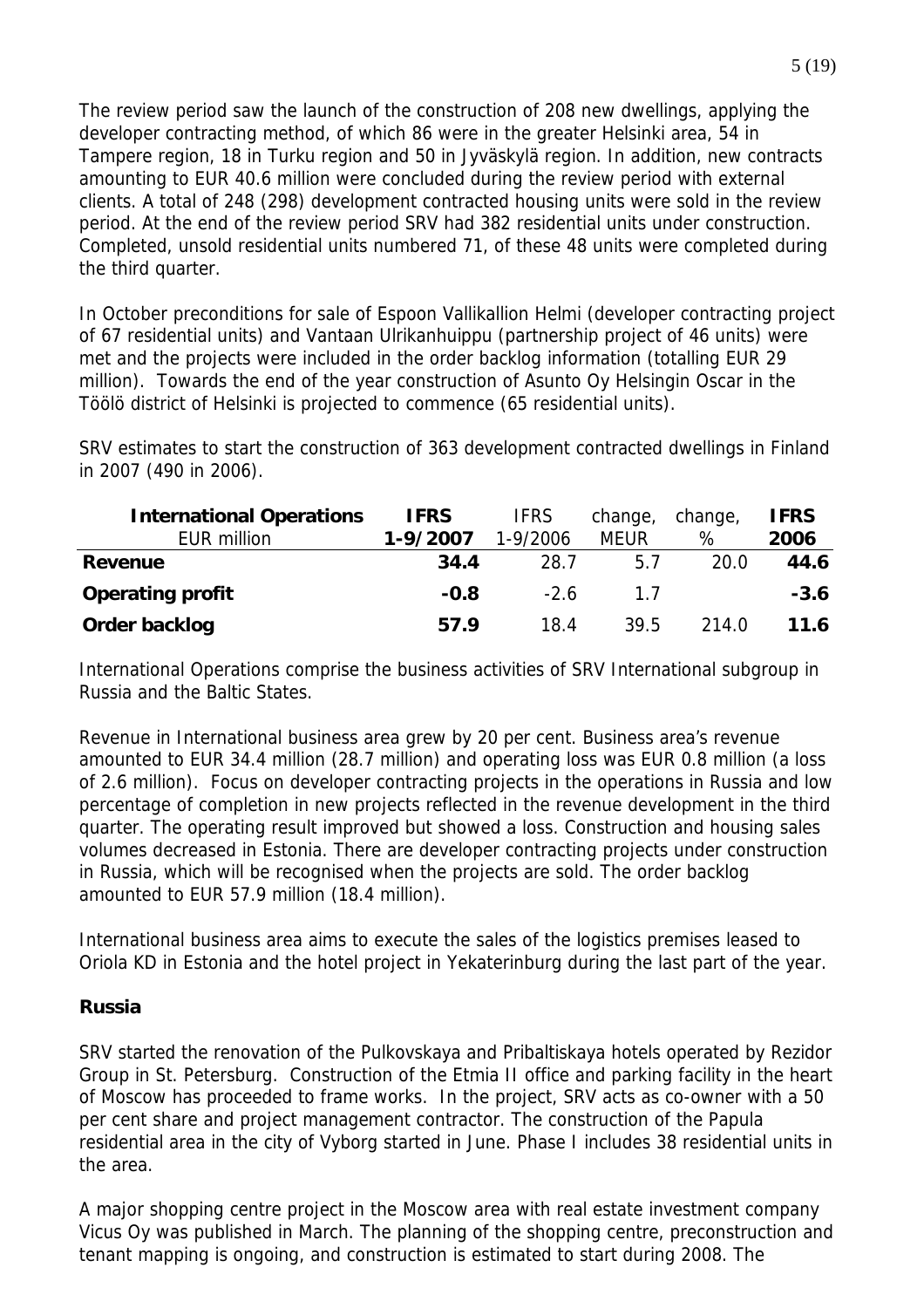complex will be built in two phases. The total floor area is ca. 100,000 square metres. SRV's role in the project is that of co-owner with a 25 per cent share, and project management contractor. The planning of the shopping centre project is included in the order backlog.

# **Baltic States**

A partnership project with Facio Ehitus was started in the city of Tartu. SRV owns a plot for seven high-rise apartment buildings, construction of one was started in the summer. No other dwelling projects are projected to start during the last part of the year.

Construction of 48 developer contracting housing units was commenced in Estonia during the review period. A total of 16 housing units were sold during the review period. At the end of the period 46 units remained unsold, four of them in completed projects.

The logistics centre leased to Oriola KD will be completed at the turn of the year, and a preliminary contract for the sale of the project was concluded on 22 October 2007. Construction of Inchcape Motors' auto house started in Tallinn. Business premises for Veikko Laine Oy were completed in early 2007.

In Latvia execution of earlier contracts continued for HRX and Beweship as well as Latvijas Finieris. Kesko Agro store was handed over to the client in Riga in early 2007.

| <b>Other Operations</b><br>EUR million | <b>IFRS</b><br>1-9/2007 | <b>IFRS</b><br>$1 - 9/2006$ | change, change,<br>MEUR | $\%$ | <b>IFRS</b><br>2006 |
|----------------------------------------|-------------------------|-----------------------------|-------------------------|------|---------------------|
| Revenue                                | 8.5                     | 5.6                         | 2 Q                     | 52.1 | 6.0                 |
| <b>Operating profit</b>                | $-2.0$                  | $-2.3$                      | 0.3                     |      | $-4.4$              |

Other Operations comprises mainly the operations of SRV Group Plc and SRV Kalusto Oy.

## **Financing and financial position**

The Group's interest-bearing liabilities totalled EUR 45 million on 30 September 2007 (EUR 68.8 million). Net financial expenses were EUR 1.2 million (EUR 2.6 million). At the end of the reporting period, the Group's liquid assets amounted to EUR 25.1 million (EUR 19.2 million). The increase in liquid assets and the decrease of liabilities was due to the Initial Public Offering.

The return on investment was 15.4 per cent (12.1 %) and the return on equity 15.2 percent (19.3 %). The equity ratio was 60.9 percent (30.6 %).

## **Investments**

The Group's investments amounted to EUR 2.7 million (EUR 1.7 million) and were mainly related to machinery and equipment.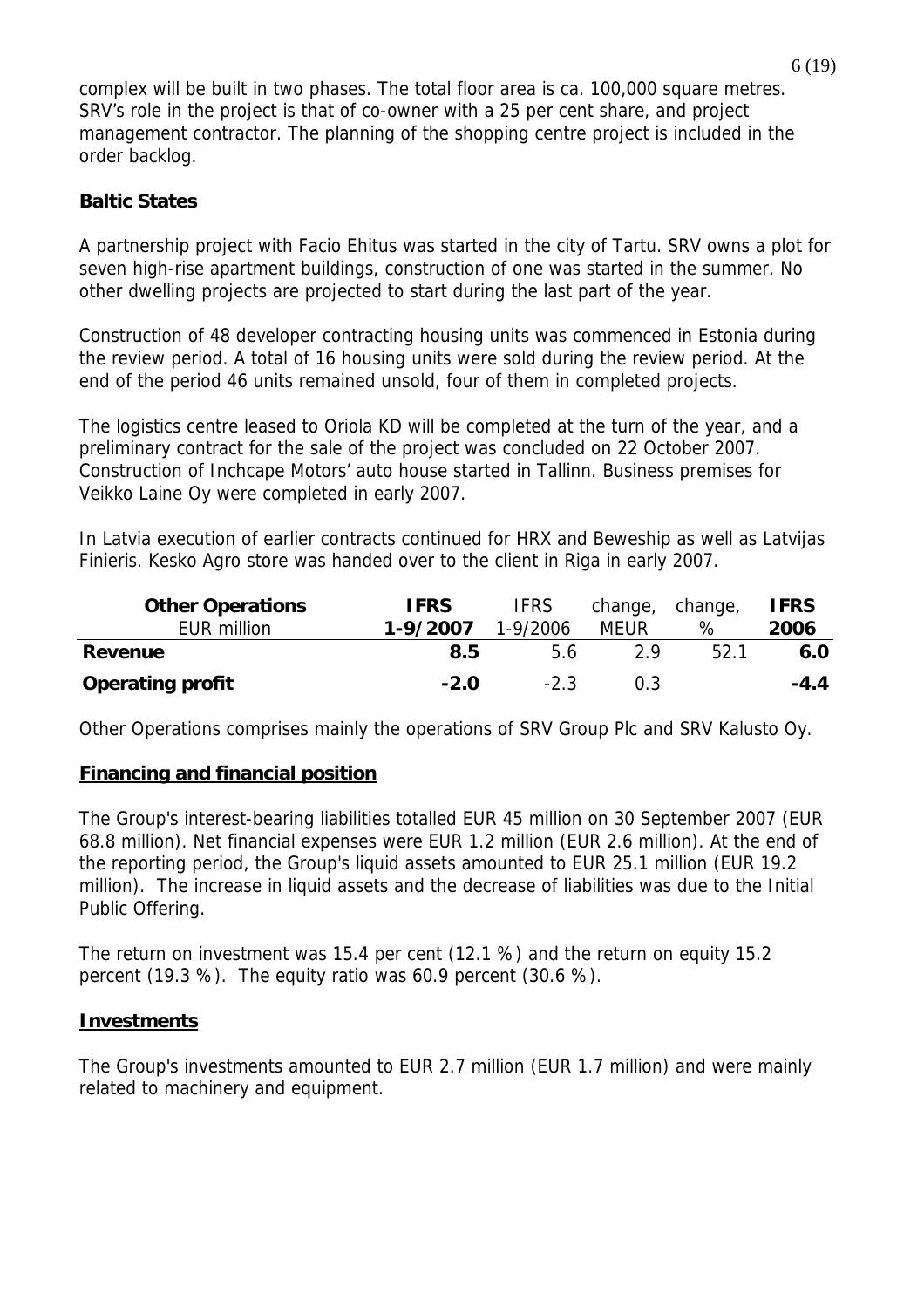#### **Plot reserves and development agreements**

| <b>Plot reserves</b><br>30.9.2007                    | <b>Business</b><br><b>Operations</b> | <b>Housing</b> | <b>International</b><br><b>Operations</b> | Total |  |  |  |  |  |
|------------------------------------------------------|--------------------------------------|----------------|-------------------------------------------|-------|--|--|--|--|--|
| Plot reserves and land acquisition commitments       |                                      |                |                                           |       |  |  |  |  |  |
| Building rights*, 1000 $m^2$                         | 100                                  | 249            | 325                                       | 673   |  |  |  |  |  |
| Capital tied, including                              |                                      |                |                                           |       |  |  |  |  |  |
| commitments, EUR                                     |                                      |                |                                           |       |  |  |  |  |  |
| million                                              | 16                                   | 60             | 25                                        | 101   |  |  |  |  |  |
| <b>Land development</b>                              |                                      |                |                                           |       |  |  |  |  |  |
| agreements                                           |                                      |                |                                           |       |  |  |  |  |  |
| Building rights*, 1000 $m^2$                         | 399                                  | 119            | 100                                       | 618   |  |  |  |  |  |
| * building rights include estimated zoning potential |                                      |                |                                           |       |  |  |  |  |  |

SRV purchased a 6.3 hectare land area in Vantaa in the proximity of Hämeenlinna highway and Kehä III (Ring Road) in June. The land area's permitted building volume is 66,000 floor square metres, and it enables the construction of versatile business premises in the developing Vantaankoski area.

SRV concluded a preliminary property transaction contract for land area and buildings in Pakkala district in Vantaa owned by Parker Hannifin Oy. An appeal for alteration of city plan will be submitted related to this land area. The aim is to build residential buildings with a floor area of 5,800 square metres. A contract for construction of new facilities of ca. 4,000 square metres for Parker Hannifin Oy in Koivuhaka district in Vantaa was also concluded.

SRV concluded a preliminary property transaction contract for alteration of city plan and development of a land area to commercial and residential premises in Seppälä district in Jyväskylä. SRV's objective is, after alteration of city plan, to implement a commercial building of 15,000 to 16,000 floor square metres and 8,000 to 9,000 floor square metres of residential buildings.

The plot transaction contract related to the first phase of Asunto Oy Helsingin Oscar was signed on 27 June 2007. The plot has building right for 5,800 floor square metres. The plot transaction contract for the second phase will be signed by the end of November 2007. This plot has building right for 6,400 floor square metres.

## **Changes in Group management**

Juha-Veikko Nikulainen started as Executive Vice President in charge of Housing business area on 26 January 2007 and Jussi Ollila as Senior Vice President in charge of communications and marketing on 1 February 2007.

## **Personnel**

SRV Group employed on average 763 (654) employees, of whom 534 (453) were whitecollar. The parent company employed on average 62 (58) white-collars. At the end of the reporting period the Group's payroll was 761 (701) employees, of whom 64 (61) were employed by the parent company. 8.8 per cent (8.7 %) of the personnel are employed abroad.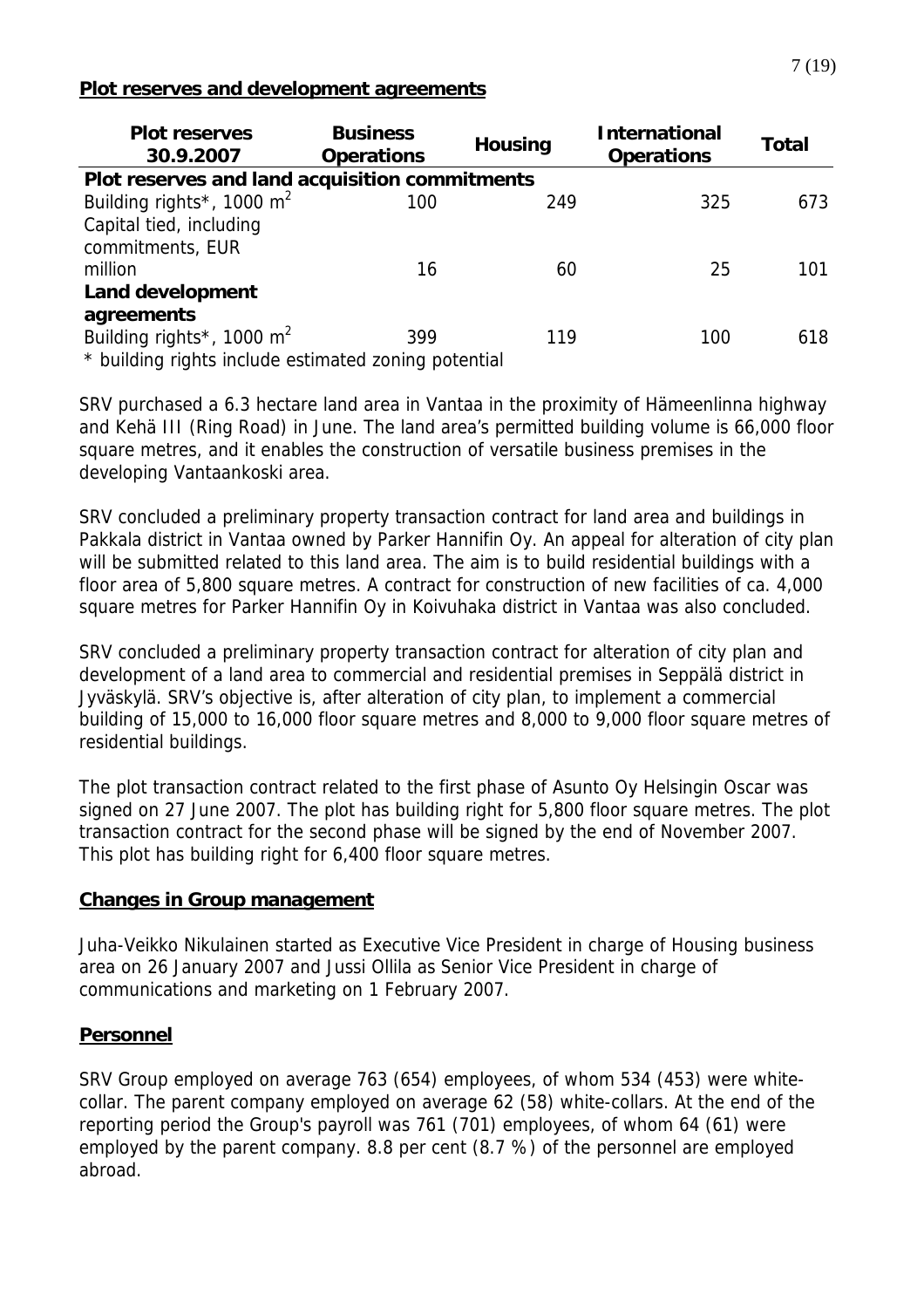SRV develops co-operation with universities and colleges as a part of Group recruitment plan and as a resource pool for holiday seasons. At the end of the reporting period 32 trainees were employed in SRV Group's operations in Finland.

| Personnel by operating segment  | 30.9.2007 31.12.2006 |     | Share of Group<br>personnel<br>30.9.2007, % |
|---------------------------------|----------------------|-----|---------------------------------------------|
| <b>Business Premises</b>        | 279                  | 236 | 36.7                                        |
| Housing                         | 281                  | 293 | 36.9                                        |
| <b>International Operations</b> | 111                  | 87  | 14.6                                        |
| Other                           | 90                   | 91  | 11.8                                        |
| Group total                     | 761                  | 707 | 100.0                                       |

#### **Risks, risk management and corporate governance**

General economic trends and changes in customers' operating environments have an immediate effect on the construction and property markets. A change in the general interest level has a direct impact on both SRV's actual cash flow from operating activities and financing costs.

SRV's revenue is generated by construction projects, and the company's result depends on the profitability of individual projects as well as their progress. The recognition date of the developer contracting projects depends also on the percentage of sold premises in projects. Construction is subject to significant risks relating to subcontracting and deliveries, their control underlines the need for long-span planning. Project management contracting model requires skilled and competent personnel. Warranty and liability obligations related to construction can span up to ten years.

The financial risks related to the SRV Group's business are liquidity, interest rate, foreign exchange, credit and counterparty risks, which have been presented in the notes to the 2006 financial statements.

Group's risk management is carried out in line with the Group's operations system and control is exercised in accordance with the Group strategy approved by the Board of Directors of the Group's parent company. The Group's President and CEO has overall responsibility for the risk management. SRV also makes every effort to cover operational risks by means of insurance and contractual terms. A more detailed account of SRV's risks, risk management and corporate governance policies has been disclosed in the 2006 Annual Report and financial statements.

## **Corporate Governance and the Shareholders' General Meetings**

The Extraordinary General Meeting decided on 2 April 2007 to increase the number of shares of the Company twenty fold (split) and transfer the share premium reserve to share capital. The Extraordinary General Meeting decided also on amendments to the Articles of Association. The decisions were entered in the Trade Register 11 April 2007.

The Annual General Meeting was held on 23 April, 2007 and confirmed the financial statements for 2006 and discharged the members of the Board of Directors and the President and CEO from liability. The dividend was confirmed at EUR 0.12 per share.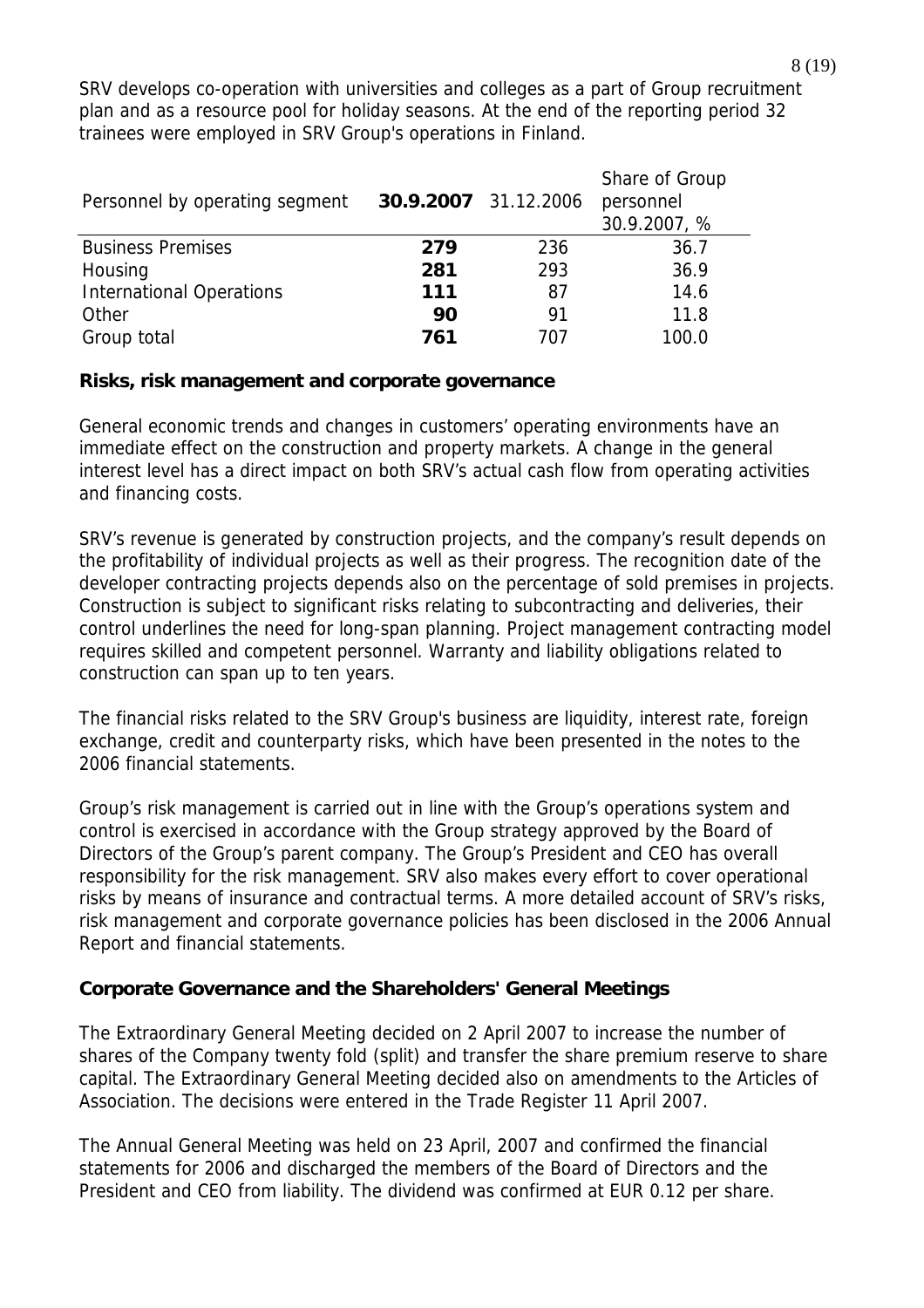Ilpo Kokkila was elected as Chairman of the Board of Directors and Eero Heliövaara, Matti Mustaniemi, Markku Sarkamies, Jukka Hienonen and Lasse Kurkilahti as members. The term of Jukka Hienonen and Lasse Kurkilahti began and the term of Eero Heliövaara ended on 13 June 2007, when the Company's shares had been admitted to the public trading at the Helsinki Stock Exchange. The Board of Directors elected on 13 June 2007 Lasse Kurkilahti as deputy Chairman of the Board, Matti Mustaniemi as chairman of the Audit Committee and Ilpo Kokkila as chairman of the Nominations and Remuneration Committee.

Jarmo Lohi, Authorised Public Accountant was elected as Company's auditor and as deputy auditor, Ernst & Young Oy with Mikko Rytilahti, Authorised Public Accountant as chief auditor. The Annual General Meeting decided also on amendments to the Articles of Association.

The Annual General Meeting authorised on 23 April 2007 the Board of Directors to issue a maximum of 11,500,000 new shares, to decide on the issue of up to 1,500,000 new directed shares to SEB Enskilda to cover possible oversubscriptions and to acquire a maximum of 1,500,000 shares from SEB Enskilda.

The Extraordinary General Meeting of SRV Group Plc approved on 24 May 2007 the merger plan to merge SRV Henkilöstö into SRV.

## **Initial Public Offering**

Board of Directors decided on 25 May 2007 to offer ca. 11,500,000 new shares for subscription for Finnish and International institutional investors, for retail investors in Finland and for the Board of Directors, management and employees of SRV in Finland. SRV submitted to the Helsinki Stock Exchange an application for listing of its shares on 25 May 2007.

The institutional offering commenced on 28 May 2007 and expired on 11 June 2007. The retail offering commenced on 29 May 2007 and was interrupted due to oversubscription on 5 June 2007. The employee offering commenced on 29 May 2007 and expired on 9 June 2007.

The Board of Directors decided on 11 June 2007 to issue 11,500,000 new shares, of which 9,907,300 shares was allocated to domestic and institutional investors, 1,150,000 shares to retail investors in Finland and 442,700 to the employees. In addition, the Company issued 1,500,000 shares to SEB Enskilda to cover over-allotments. In total 6,400 investors participated in the offering. The size of the offering was confirmed at 13,000,000 shares on 15 June 2007. The shares issued represent approximately 33.3 per cent of the total number of shares in SRV after the offering.

The gross proceeds to SRV from the offering were approximately EUR 117 million and the net proceeds after deduction of commissions and fees related to the transaction were approximately EUR 112 million. SRV intends to use the proceeds to further develop its operations primarily through increasing the share of developer contracting and development projects both in residential and non-residential construction, and accelerating the expansion of its international business particularly in Russia.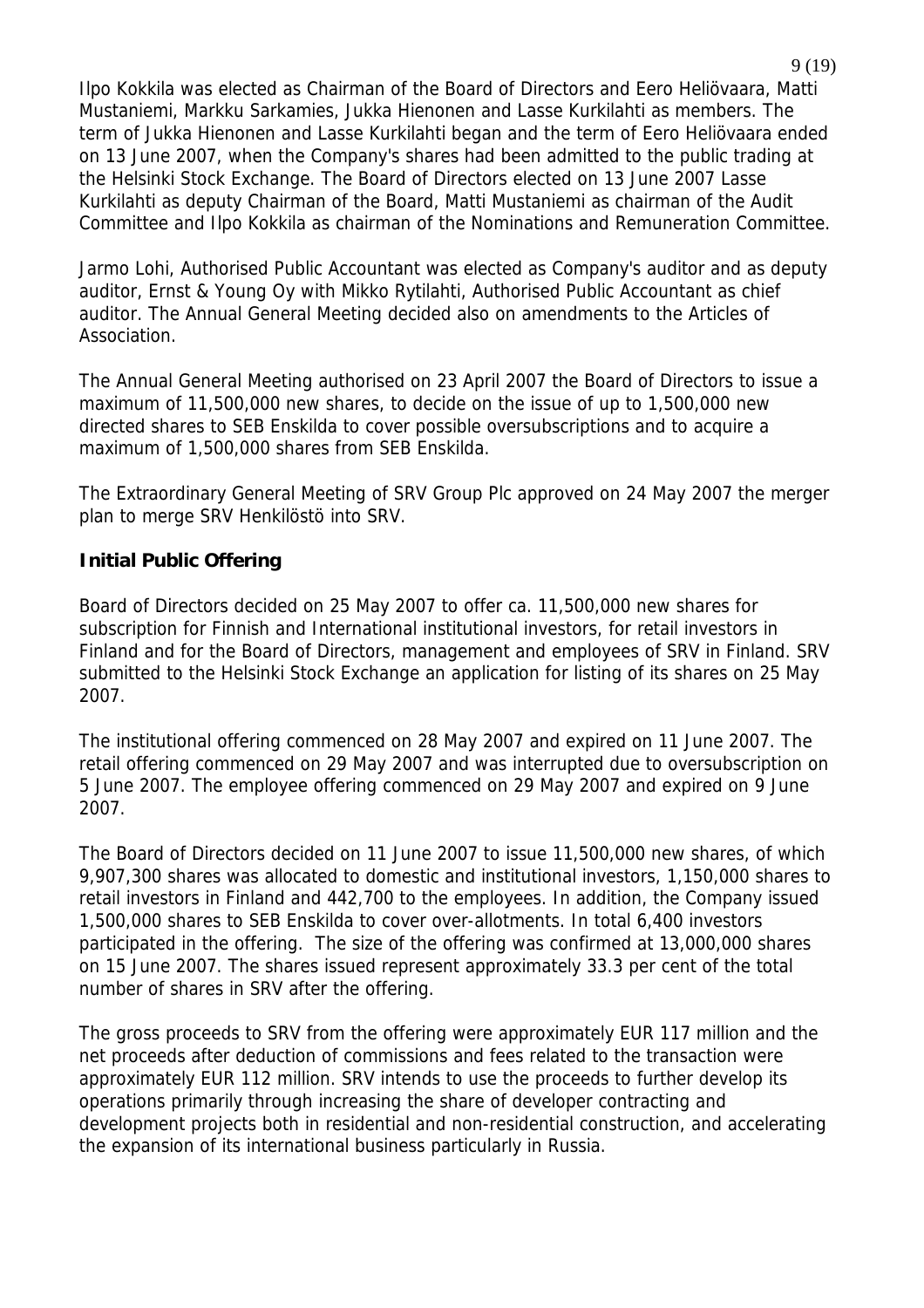#### **Shares and shareholders**

SRV Group Plc's share capital is EUR 3,062,520. The share has no nominal value and the total number of shares is 36,768,468. The company has one series of shares. Key figures per share in the interim report have been adjusted to reflect the increase in the number of shares, which came into effect on 11 April 2007 (split) and new issue of shares on 11 June 2007 as well as new issue of shares and cancellation of own shares which came into effect on 28 September 2007.

Trading with SRV's share commenced on the Pre-list of the Helsinki Stock Exchange on 12 June 2007 and on the Main list on 15 June 2007. SRV has on 8 October 2007 in total 7,756 shareholders.

SRV's offer price was set at EUR 9.00. The closing rate on the first date of listing on 12 June 2007 was EUR 9.90 and at the end of the review period EUR 8.10 (-18.2 per cent). The highest share price in the review period was EUR 10.79 and the lowest was EUR 7.00. The change in the all-share index of The Helsinki Stock Exchange (OMX Helsinki) during the same period was +9.3 per cent and OMX Industrial and Services index -0.3 per cent.

Market capitalization at the end of the period was EUR 297.8 million. Some 14.9 million shares were traded in the Helsinki Stock Exchange during the review period, the trading share value amounting to EUR 142.3 million.

# **Merger of SRV Henkilöstö Oy**

The Boards of Directors of SRV and SRV Henkilöstö Oy signed on 27 April 2007 a plan to merge SRV Henkilöstö into SRV. The Extraordinary General Meeting of SRV Henkilöstö Oy approved the merger plan on 6 June 2007.

The board of directors confirmed on 25 September 2007 the number of shares to be issued as merger consideration to be 10,216,468. For each SRV Henkilöstö Oy's share, ca. 16.33 SRV Group Plc's new shares were given as merger consideration. The execution date of the merger was 28 September 2007. The 12,512,000 SRV shares held by SRV Henkilöstö Oy were cancelled on 28 September 2007 without reducing the share capital. The merger decreased SRV's unrestricted equity by EUR 20,659,925.02.

## **Financial targets**

The Board of Directors has set financial targets for the company in the spring of 2007. In the medium term SRV aims to achieve an annual average growth of approximately 15 per cent in Group revenue and annual average growth of 30 percent in revenue in the International Operations. SRV aims to increase the level of operating profit and in the medium to long term to achieve an operating margin of 8 per cent. Also the company aims to maintain an equity ratio of 30 per cent.

## **Events after the review period**

SRV concluded a precontract for the sale of the logistic centre leased to Oriola KD. The selling price is ca. EUR 5 million.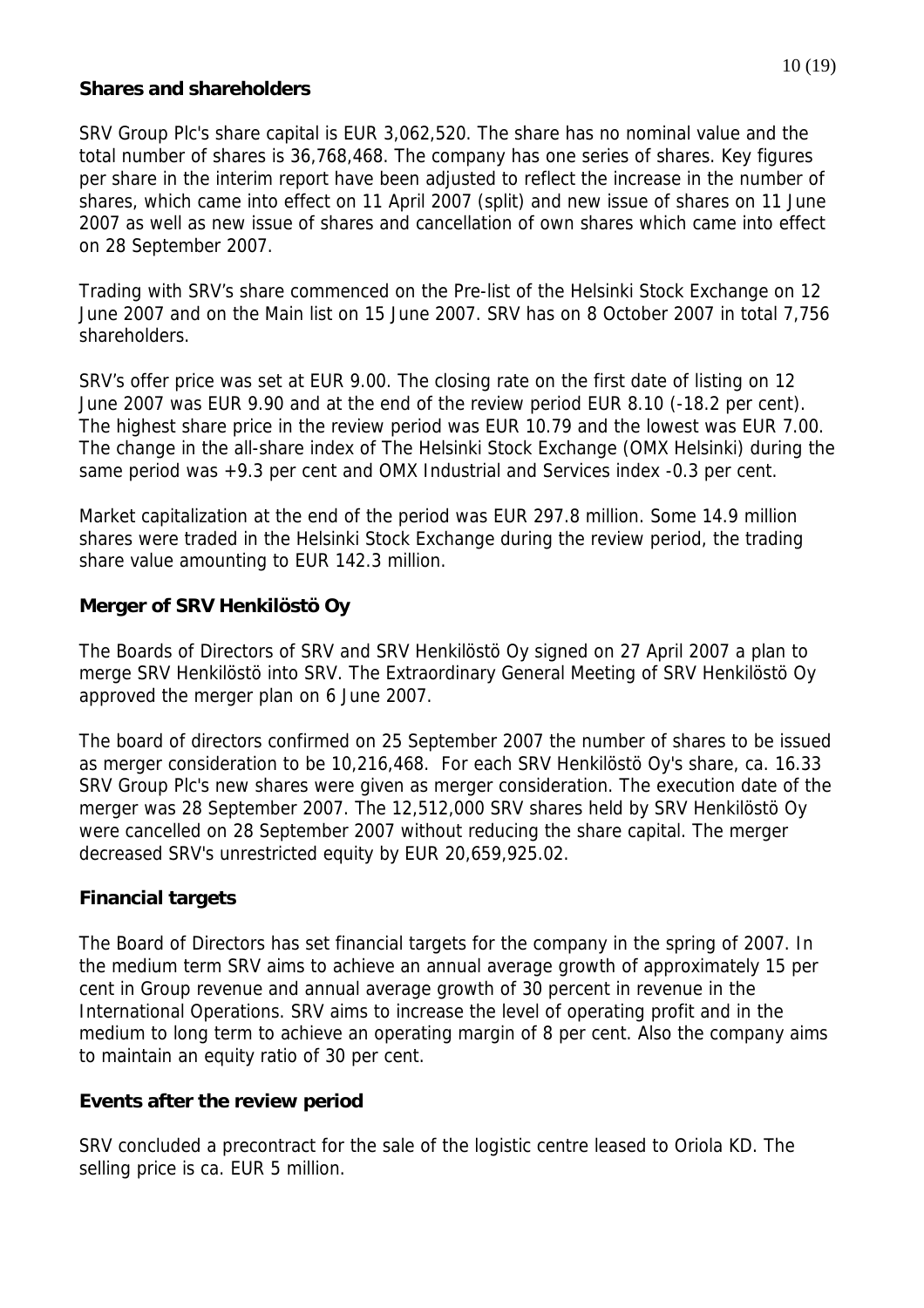#### **Group outlook**

The favourable outlook for construction of business premises in Finland and the strong economic growth in Russia support the development of the Group's order backlog and revenue.

SRV Group's order backlog is expected to grow in the last part of 2007. Group's revenue for the whole year is expected to reach ca. EUR 550 million and the operating profit to surpass the previous year's level.

Espoo, 13 November 2007

#### Board of Directors

All forward-looking statements in this review are based on the management's current expectations and beliefs about future events, and actual results may differ materially from the expectations and beliefs such statements contain.

For further information please contact: Eero Heliövaara, CEO, tel. +358 (0)20 1455 202 Hannu Linnoinen, CFO, +358 (201) 455 990, +358 (50) 523 5850 Jussi Ollila, SVP, Communications, +358 (201) 455 275, +358 (50) 372 5229

Distribution: Helsinki Stock Exchange Media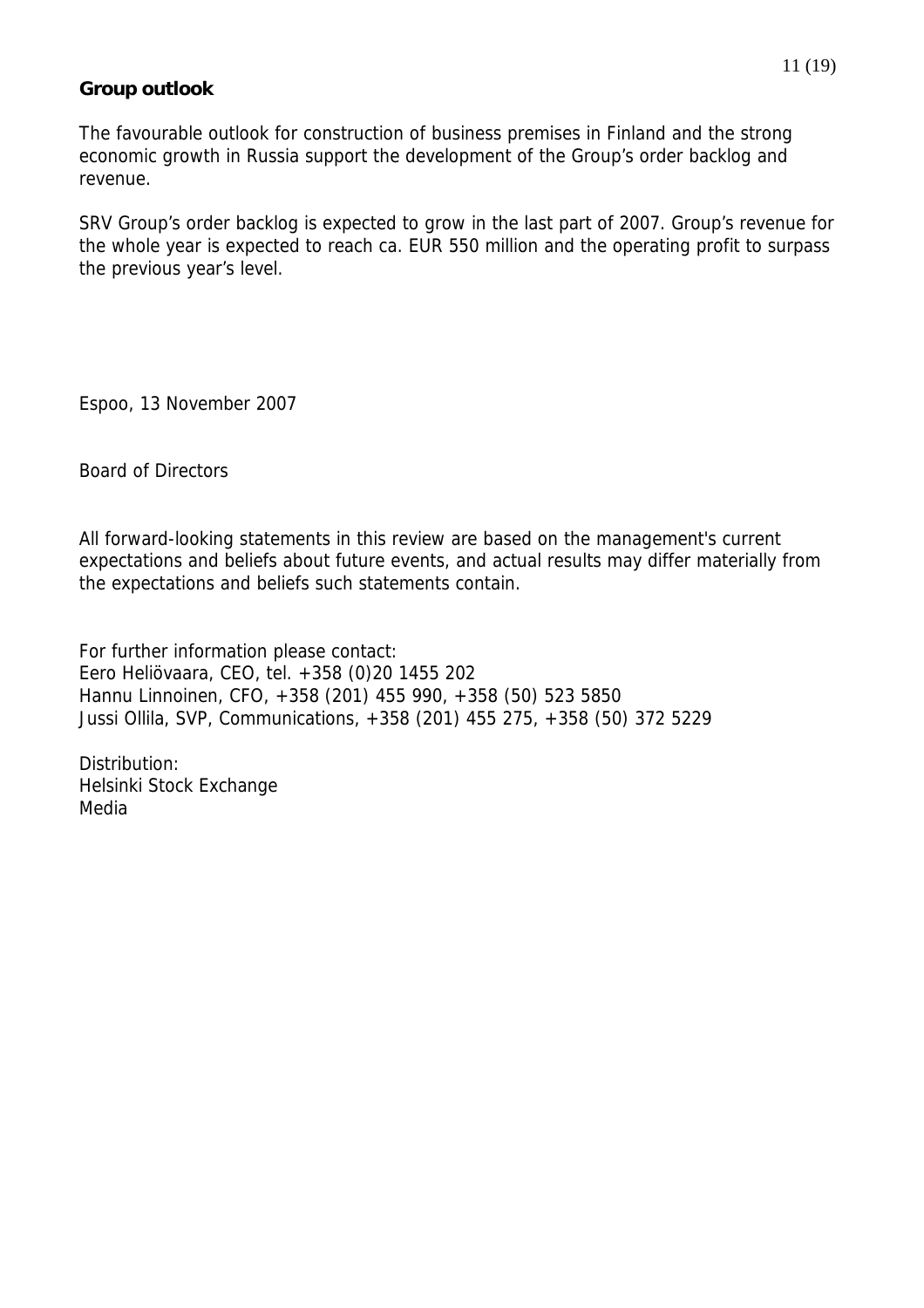#### **SRV Group Plc 1 January - 30 September 2007: TABLES**

#### Appendixes

1) Condensed consolidated financial statements: income statement, balance sheet, statement of changes in equity, cash flow statement, commitments and contingent liabilities, derivative contracts liabilities 2) Segment information

3) other SRV Group key figures

#### **1. Group financials 1 January – 30 September 2007**

IFRS-standards and operating segments

SRV Group (SRV) adopted International Financial Reporting Standards (IFRS) on 1 January 2006. In preparing interim condensed consolidated financial statement information, SRV has applied the same accounting principles as in its year-end financial statements for 2006. The interim condensed consolidated financial statement information has been prepared in accordance with the accounting policies set out in the IAS 34 standard and the information disclosed is unaudited.

SRV's reporting segments comprise Business Premises, Housing, International Operations and Other operations. The operating segment figures are disclosed in accordance the IFRS 8 following accounting principles applied to the consolidated financial statements.

| <b>Consolidate income</b><br>statement                                                                                   | <b>IFRS</b> | <b>IFRS</b> | change,     | change,  | <b>IFRS</b> | <b>IFRS</b> | <b>IFRS</b> |
|--------------------------------------------------------------------------------------------------------------------------|-------------|-------------|-------------|----------|-------------|-------------|-------------|
| <b>EUR million</b>                                                                                                       | 1-9/2007    | 1-9/2006    | <b>MEUR</b> | %        | 7-9/2007    | 7-9/2006    | 2006        |
| Revenue                                                                                                                  | 395.9       | 322.3       | 73.6        | 22.8%    | 134.6       | 93.9        | 479.5       |
| Other operating income                                                                                                   | 0.7         | 2.0         | $-1.2$      | $-63.0%$ | 0.1         | 0.4         | 3.7         |
| Change in inventories of<br>finished goods and work in                                                                   |             |             |             |          |             |             |             |
| progress                                                                                                                 | 6.0         | 15.1        | $-9.0$      | $-60.0%$ | $-4.8$      | 3.3         | 27.2        |
| Use of materials and services                                                                                            | $-343.8$    | $-290.6$    | $-53.2$     | 18.3%    | $-110.8$    | $-86.3$     | $-434.0$    |
| Employee benefit expenses                                                                                                | $-30.1$     | $-26.4$     | $-3.6$      | 13.8%    | $-8.3$      | $-7.7$      | $-36.8$     |
| Depreciation and impairments                                                                                             | $-1.4$      | $-1.4$      | 0.0         | 3.5%     | $-0.5$      | $-0.5$      | $-2.0$      |
| Other operating expenses                                                                                                 | $-9.5$      | $-8.2$      | $-1.3$      | 15.9%    | $-2.7$      | $-2.2$      | $-12.8$     |
| <b>Operating profit</b>                                                                                                  | 18.0        | 12.8        | 5.1         | 39.9%    | 7.6         | 1.0         | 24.6        |
| Financial income                                                                                                         | 1.3         | 2.0         | $-0.8$      | $-37.0%$ | 0.5         | 0.5         | 2.6         |
| <b>Financial expenses</b><br>Financial income and                                                                        | $-2.5$      | $-4.7$      | 2.2         | $-46.8%$ | $-0.4$      | $-0.7$      | $-6.6$      |
| expenses, total                                                                                                          | $-1.2$      | $-2.6$      | 1.4         | $-54.3%$ | 0.2         | $-0.2$      | $-4.0$      |
| <b>Profit before taxes</b>                                                                                               | 16.8        | 10.2        | 6.6         | 64.2%    | 7.8         | 0.8         | 20.7        |
| Income taxes                                                                                                             | $-4.0$      | $-2.7$      | $-1.3$      | 50.7%    | $-1.6$      | $-0.2$      | $-5.4$      |
| Net profit for the period                                                                                                | 12.8        | 7.6         | 5.2         | 69.0%    | 6.1         | 0.6         | 15.3        |
| <b>Attributable to</b><br>Equity holders of the parent                                                                   |             |             |             |          |             |             |             |
| company                                                                                                                  | 12.3        | 7.1         |             |          | 5.6         | 0.5         | 14.5        |
| Minority interest                                                                                                        | 0.5         | 0.5         |             |          | 0.6         | 0.1         | 0.8         |
| Earnings per share calculated<br>on the profit attributable to<br>equity holders of the parent<br>company (undiluted and |             |             |             |          |             |             |             |
| diluted) 1)                                                                                                              | 0.39        | 0.27        |             | 44.3%    | 0.14        | 0.02        | 0.56        |
| 1) Key figures per share have been adjusted to reflect the increase in the number of shares, which came into             |             |             |             |          |             |             |             |

1) Key figures per share have been adjusted to reflect the increase in the number of shares, which came into effect on April 11th, 2007 (split), new issue of shares on June 11th, 2007 and the new issue of shares and the cancellation of treasury shares in connection with the merger of the SRV Henkilöstö Oy on September 29th, 2007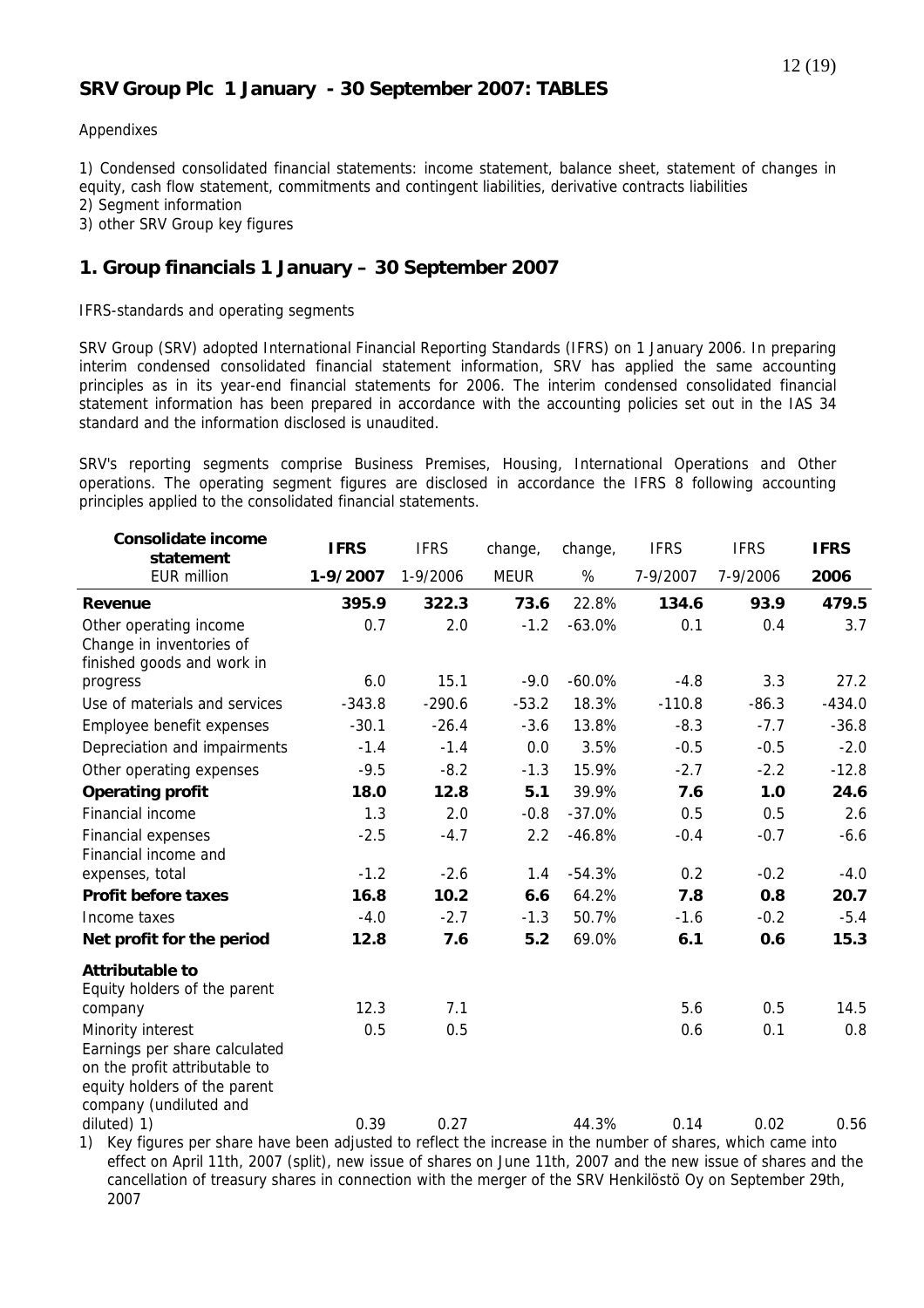| <b>Consolidated balance sheet</b><br><b>EUR million</b>        | <b>IFRS</b><br>9/2007 | <b>IFRS</b><br>9/2006 | change,<br>$\%$ | <b>IFRS</b><br>2006 |
|----------------------------------------------------------------|-----------------------|-----------------------|-----------------|---------------------|
| <b>ASSETS</b>                                                  |                       |                       |                 |                     |
| <b>Non-current assets</b>                                      |                       |                       |                 |                     |
| Property, plant and equipment                                  | 6.8                   | 7.0                   | $-3.5%$         | 5.5                 |
| Goodwill                                                       | 0.7                   | 0.8                   | $-9.7%$         | 0.7                 |
| Other intangible assets                                        | 0.7                   | 1.0                   | $-30.1%$        | 0.9                 |
| Other financial assets                                         | 2.9                   | 2.0                   | 44.9%           | 2.3                 |
| Receivables                                                    | 6.0                   | 5.9                   | 2.0%            | 5.6                 |
| Deferred tax assets                                            | 0.7                   | 1.9                   | $-62.8%$        | 0.2                 |
| Non-current assets, total                                      | 17.8                  | 18.6                  | $-4.3%$         | 15.2                |
| <b>Current assets</b>                                          |                       |                       |                 |                     |
| Inventories                                                    | 173.7                 | 103.3                 | 68.2%           | 134.5               |
| Trade and other receivables                                    | 94.2                  | 83.0                  | 13.5%           | 65.4                |
| Current tax                                                    | 2.2                   | 5.2                   | $-57.4%$        | 1.4                 |
| Cash and cash equivalents                                      | 25.1                  | 19.2                  | 30.5%           | 14.9                |
| <b>Current assets, total</b>                                   | 295.3                 | 210.8                 | 40.1%           | 216.3               |
| <b>ASSETS, TOTAL</b>                                           | 313.1                 | 229.4                 | 36.5%           | 231.4               |
|                                                                |                       |                       |                 |                     |
| <b>Consolidated balance sheet</b>                              | <b>IFRS</b>           | <b>IFRS</b>           | change,         | <b>IFRS</b>         |
| <b>EUR million</b>                                             | 9/2007                | 9/2006                | $\%$            | 2006                |
| <b>EQUITY AND LIABILITIES</b>                                  |                       |                       |                 |                     |
| Equity attributable to equity holders of the parent<br>company |                       |                       |                 |                     |
| Share capital                                                  | 3.1                   | 1.3                   | 135.0%          | 1.3                 |
| Share premium reserve                                          | 0.0                   | 1.8                   |                 | 1.8                 |
| Invested free equity account                                   | 83.1                  | 0.0                   |                 | 0.0                 |
| <b>Translation differences</b>                                 | 0.0                   | 0.0                   |                 | 0.0                 |
| Fair value reserve                                             | 0.0                   | 0.1                   | $-83.8%$        | 0.0                 |
| Retained earnings                                              | 73.0                  | 47.3                  | 54.3%           | 54.8                |
| Equity attributable to equity holders of the parent            |                       |                       |                 |                     |
| company, total                                                 | 159.1                 | 50.4                  | 215.4%          | 57.9                |
| <b>Minority interest</b>                                       | 3.2                   | 3.8                   | $-15.3%$        | 4.2                 |
| Equity, total                                                  | 162.3                 | 54.2                  | 199.2%          | 62.2                |
| <b>Non-current liabilities</b>                                 |                       |                       |                 |                     |
| Deferred tax liabilities                                       | 0.8                   | 1.0                   | $-25.7%$        | 1.0                 |
| Provisions                                                     | 5.5                   | 3.7                   | 46.7%           | 4.8                 |
| Interest-bearing liabilities                                   | 32.6                  | 42.7                  | $-23.5%$        | 48.3                |
| Other liabilities                                              | 0.0                   | 0.0                   |                 | 0.0                 |
| Non-current liabilities, total                                 | 38.9                  | 47.4                  | $-18.0%$        | 54.2                |
| <b>Current liabilities</b>                                     |                       |                       |                 |                     |
| Trade and other liabilities                                    | 95.0                  | 91.4                  | 4.0%            | 80.1                |
| Current tax                                                    | 1.1                   | 7.4                   | $-85.0%$        | 0.2                 |
| Provisions                                                     | 3.4                   | 2.8                   | 21.8%           | 3.6                 |
| Interest-bearing liabilities                                   | 12.3                  | 26.2                  | $-52.9%$        | 31.2                |
| <b>Current liabilities, total</b>                              | 111.9                 | 127.7                 | $-12.4%$        | 115.1               |
| Liabilities, total                                             | 150.8                 | 175.1                 | $-13.9%$        | 169.3               |
| <b>EQUITY AND LIABILITIES</b>                                  | 313.1                 | 229.4                 | 36.5%           | 231.4               |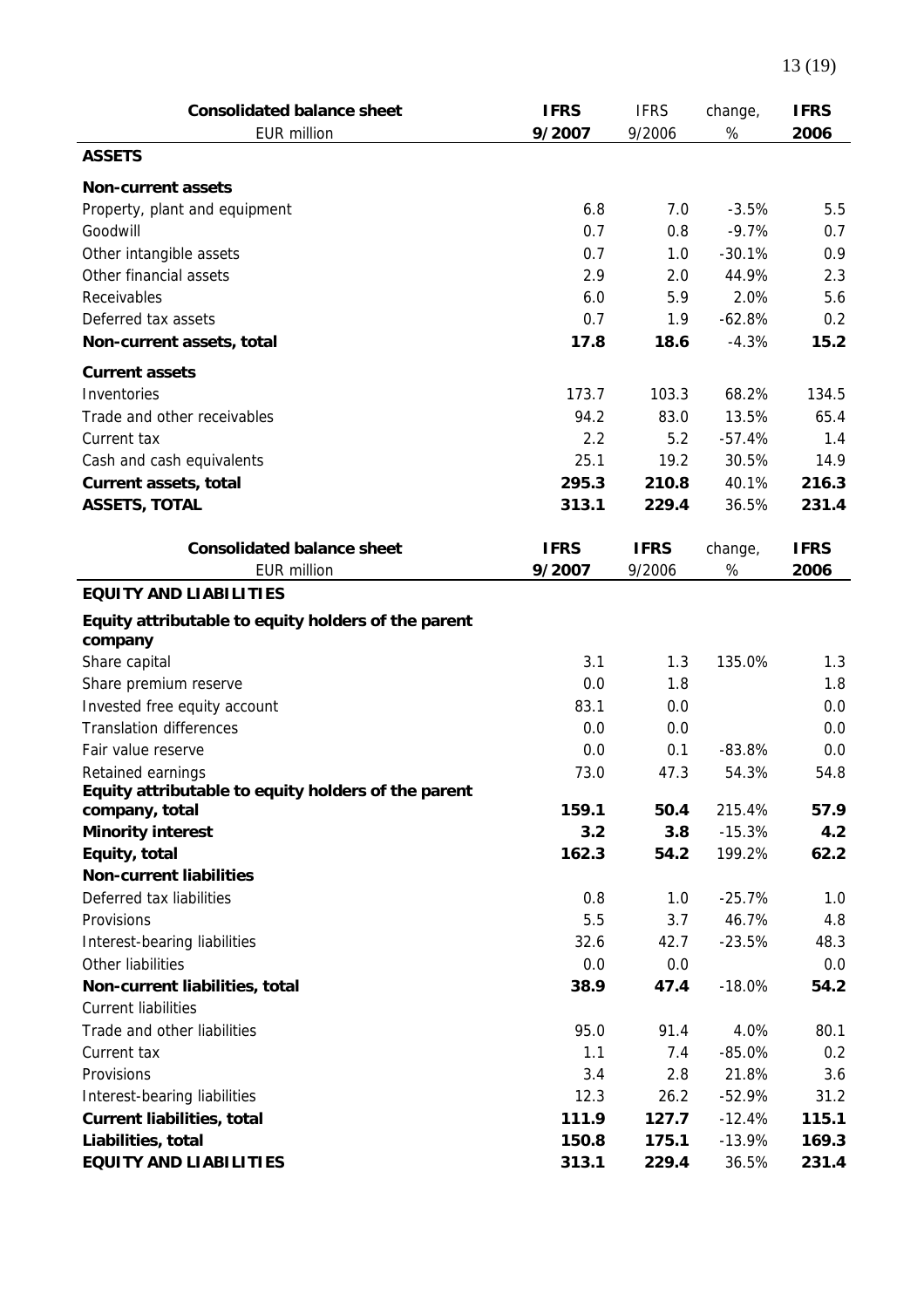## **Statement of changes in Group equity 1 Jan - 30 Sep. 2007**

|                                                                                                                       |                  |                             | Equity attributable to the equity holders of the parent company |                                      |                          |                           |         |                           |                 |
|-----------------------------------------------------------------------------------------------------------------------|------------------|-----------------------------|-----------------------------------------------------------------|--------------------------------------|--------------------------|---------------------------|---------|---------------------------|-----------------|
| <b>IFRS</b><br>FUR million                                                                                            | Share<br>capital | Share<br>premium<br>reserve | Non-<br>restricted<br>equity<br>reserve                         | Trans-<br>lation<br>differ-<br>ences | Fair<br>value<br>reserve | Retai-<br>ned<br>earnings | Total   | Mino-<br>rity<br>interest | Total<br>equity |
| Equity on 1 Jan.2007                                                                                                  | 1.3              | 1.8                         | 0.0                                                             | 0.0                                  | 0.1                      | 54.7                      | 57.9    | 4.2                       | 62.2            |
| <b>Translation differences</b>                                                                                        |                  |                             |                                                                 | 0.0                                  |                          |                           | 0.0     |                           |                 |
| Amount of available-for-<br>sale financial assets<br>removed from equity and<br>recognised in the income<br>statement |                  |                             |                                                                 |                                      |                          |                           | 0.0     |                           |                 |
| Net gains on available-<br>for-sale financial assets                                                                  |                  |                             |                                                                 |                                      | $-0.1$                   |                           | $-0.1$  |                           |                 |
| Other changes                                                                                                         | 1.8              | $-1.8$                      |                                                                 |                                      |                          | 0.1                       | 0.1     |                           |                 |
| Purchase and cancellation<br>of treasury shares                                                                       |                  |                             | $-29.3$                                                         |                                      |                          | 8.6                       | $-20.7$ |                           |                 |
| Share issue and employee<br>offering                                                                                  |                  |                             | 112.4                                                           |                                      |                          | 0.4                       | 112.8   |                           |                 |
| Net income recorded<br>directly in equity                                                                             | 1.8              | $-1.8$                      | 83.1                                                            | 0.0                                  | $-0.1$                   | 9.1                       | 92.0    |                           |                 |
| Net profit for the period                                                                                             |                  |                             |                                                                 |                                      |                          | 12.3                      | 12.3    |                           |                 |
| <b>Total recognized</b><br>income and expenses                                                                        | 0.0              | 0.0                         | 0.0                                                             | 0.0                                  | 0.0                      | 12.3                      | 12.3    |                           |                 |
| Dividends paid                                                                                                        |                  |                             |                                                                 |                                      |                          | $-3.1$                    | $-3.1$  |                           |                 |
| Equity on 30 Sep.<br>2007                                                                                             | 3.1              | 0.0                         | 83.1                                                            | 0.0                                  | 0.0                      | 73.0                      | 159.1   | 3.2                       | 162.3           |

**Statement of changes in Group equity 1 Jan - 30 Sep. 2006** 

|                                                                                                                       |                  |                             | Equity attributable to the equity holders of the parent company |                                      |                          |                           |        |                           |                 |
|-----------------------------------------------------------------------------------------------------------------------|------------------|-----------------------------|-----------------------------------------------------------------|--------------------------------------|--------------------------|---------------------------|--------|---------------------------|-----------------|
| <b>IFRS</b><br><b>EUR million</b>                                                                                     | Share<br>capital | Share<br>premium<br>reserve | Non-<br>restricted<br>equity<br>reserve                         | Trans-<br>lation<br>differ-<br>ences | Fair<br>value<br>reserve | Retai-<br>ned<br>earnings | Total  | Mino-<br>rity<br>interest | Total<br>equity |
| Equity 1 Jan. 2006                                                                                                    | 1.3              | 1.8                         | 0.0                                                             | 0.0                                  | 0.4                      | 42.5                      | 45.9   | 3.9                       | 49.8            |
| <b>Translation differences</b>                                                                                        |                  |                             |                                                                 | 0.0                                  |                          |                           | 0.0    |                           |                 |
| Amount of available-for-<br>sale financial assets<br>removed from equity and<br>recognised in the income<br>statement |                  |                             |                                                                 |                                      |                          |                           | 0.0    |                           |                 |
| Net gains on available-<br>for-sale financial assets                                                                  |                  |                             |                                                                 |                                      | $-0.3$                   |                           | $-0.3$ |                           |                 |
| Other changes                                                                                                         |                  |                             |                                                                 |                                      |                          | 0.0                       | 0.0    |                           |                 |
| Net income recorded<br>directly in equity                                                                             | 0.0              | 0.0                         | 0.0                                                             | 0.0                                  | $-0.3$                   | 0.0                       | $-0.3$ |                           |                 |
| Net profit for the financial<br>period                                                                                |                  |                             |                                                                 |                                      |                          | 7.1                       | 7.1    |                           |                 |
| <b>Total recognized</b>                                                                                               |                  |                             |                                                                 |                                      |                          |                           |        |                           |                 |
| income and expenses                                                                                                   | 0.0              | 0.0                         | 0.0                                                             | 0.0                                  | 0.0                      | 7.1                       | 7.1    |                           |                 |
| Dividends paid                                                                                                        |                  |                             |                                                                 |                                      |                          | $-2.2$                    | $-2.2$ |                           |                 |
| Equity on 30 Sep.<br>2006                                                                                             | 1.3              | 1.8                         | 0.0                                                             | 0.0                                  | 0.1                      | 47.3                      | 50.4   | 3.8                       | 54.2            |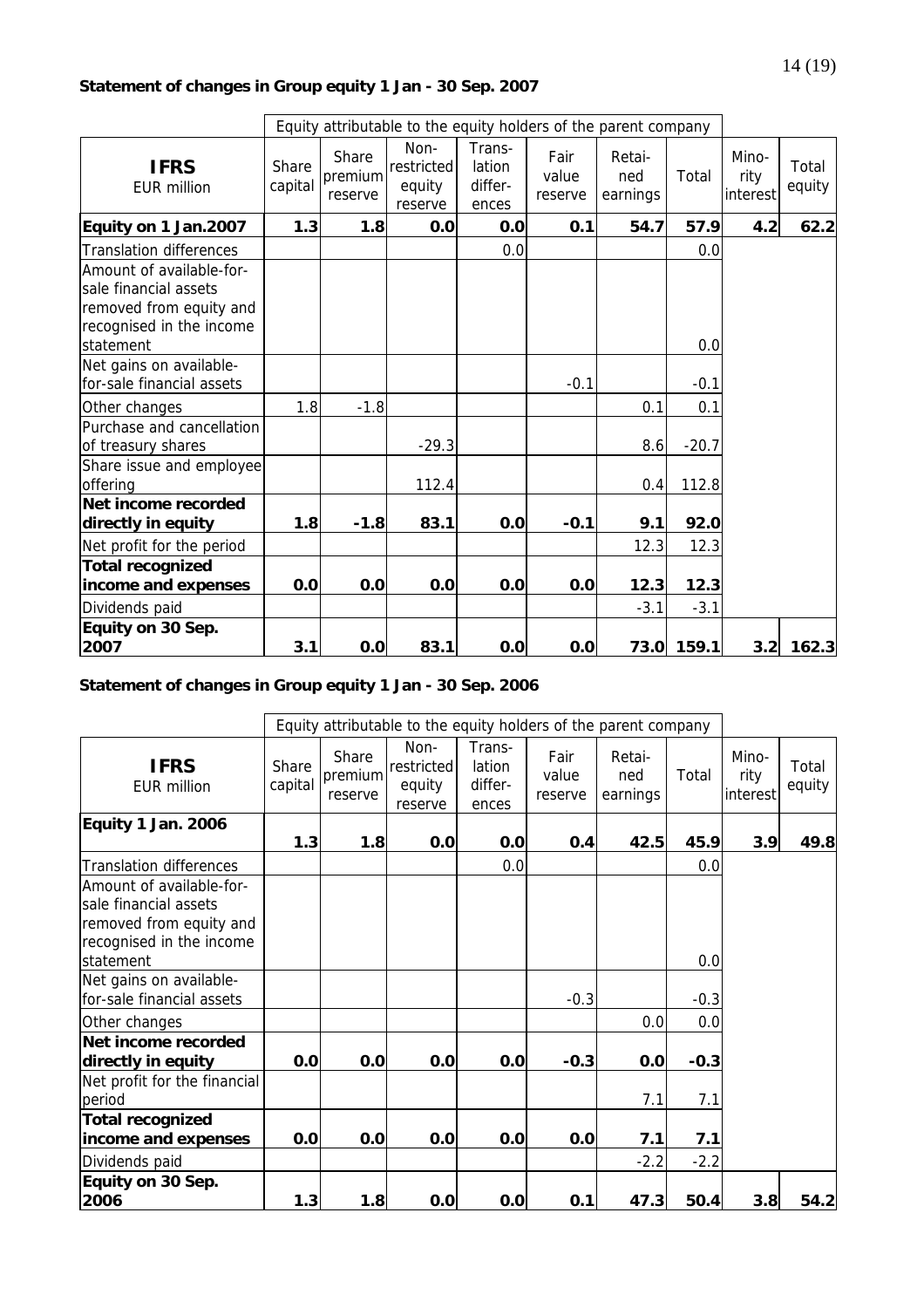| <b>Consolidated cash flow statement</b>                  | <b>IFRS</b> | <b>IFRS</b> | <b>IFRS</b> |             |
|----------------------------------------------------------|-------------|-------------|-------------|-------------|
| <b>EUR million</b>                                       | 1-9/2007    | 1-9/2006    | 2006        |             |
| Cash flows from operating activities                     |             |             |             |             |
| Net profit for the period                                | 12.8        | 7.6         | 15.3        |             |
| Adjustments:                                             |             |             |             |             |
| Depreciation                                             | 1.4         | 1.4         | 2.0         |             |
| Non-cash transactions                                    | 7.6         | $-0.3$      | $-0.2$      |             |
| Financial income and expenses                            | 1.2         | 2.6         | 4.0         |             |
| Capital gains on sales of tangible and intangible assets | $-0.1$      | $-0.4$      | $-0.4$      |             |
| Income taxes                                             | 4.0         | 2.7         | 5.4         |             |
|                                                          | 14.1        | 6.0         | 10.8        |             |
| Changes in working capital:                              |             |             |             |             |
| Change in loan receivables                               | $-4.0$      | 14.8        | 31.5        |             |
| Change in trade and other receivables                    | $-25.2$     | 16.6        | 18.3        |             |
| Change in inventories                                    | $-39.7$     | $-2.7$      | $-33.9$     |             |
| Change in trade and other liabilities                    | 15.1        | 22.8        | 11.3        |             |
| Change in provisions                                     | 0.4         | 1.0         | 3.0         |             |
|                                                          | $-53.3$     | 52.6        | 30.1        |             |
| Interest paid                                            | $-3.7$      | $-6.2$      | $-8.1$      |             |
| Interest received                                        | 2.1         | 8.0         | 8.2         |             |
| Income taxes paid                                        | $-4.7$      | $-4.6$      | $-9.0$      |             |
| Net cash flow from operating activities                  | $-32.8$     | 63.3        | 47.3        |             |
| Cash flow from investing activities                      |             |             |             |             |
| Property, plant and equipment                            | $-2.1$      | $-0.9$      | $-1.6$      |             |
| Intangible assets                                        | $-0.1$      | $-0.6$      | $-0.6$      |             |
| Other financial assets                                   | $-0.5$      | $-0.3$      | $-0.6$      |             |
| Sale of property, plant and equipment and intangible     |             |             |             |             |
| assets                                                   | 0.7         | 0.5         | 2.3         |             |
| Sale of investments                                      | 0.3         | 0.0         | 0.0         |             |
| Net cash used in investing activities                    | $-1.7$      | $-1.2$      | $-0.5$      |             |
| Cash flows from financing activities                     |             |             |             |             |
| Proceeds from share issue                                | 83.1        | 0.0         | 0.0         |             |
| Proceeds from long-term loans                            | 15.8        | 9.2         | 24.0        |             |
| Repayments of long-term loans                            | $-19.8$     | $-77.3$     | $-77.9$     |             |
| Change in loan receivables                               | $-0.6$      | 0.9         | 1.0         |             |
| Change in housing corporation loans                      | $-17.2$     | $-16.5$     | $-11.2$     |             |
| Change in short-term loanlimits                          | $-13.5$     | 19.6        | 10.8        |             |
| Dividends paid                                           | $-3.1$      | $-2.2$      | $-2.2$      |             |
| Net cash from financing activities                       | 44.7        | $-66.3$     | $-55.5$     |             |
| Net change in cash and cash equivalents                  | 10.2        | $-4.2$      | $-8.6$      |             |
| Cash and cash equivalents at the beginning of period     | 14.9        | 23.5        | 23.5        |             |
| Cash and cash equivalents at the end of period           | 25.1        | 19.2        | 14.9        |             |
| <b>Inventories</b>                                       | <b>IFRS</b> | <b>IFRS</b> | change,     | <b>IFRS</b> |
| <b>EUR million</b>                                       | 9/2007      | 9/2006      | %           | 2006        |
| Raw materials and consumables                            | 0.0         | 0.0         |             | 0.3         |
| Work in progress                                         | 73.6        | 49.2        | 49.6        | 51.8        |
| Land areas and plot-owning companies                     | 60.6        | 36.7        | 65.3        | 46.8        |
| Shares in completed housing corporations and real        |             |             |             |             |
| estate companies                                         | 25.6        | 4.1         | 524.6       | 14.8        |
| Advance payments                                         | 6.1         | 5.7         | 7.2         | 13.5        |
| Other inventories                                        | 7.8         | 7.7         | 2.0         | 7.4         |
| Inventories, total                                       | 173.7       | 103.3       | 68.2        | 134.5       |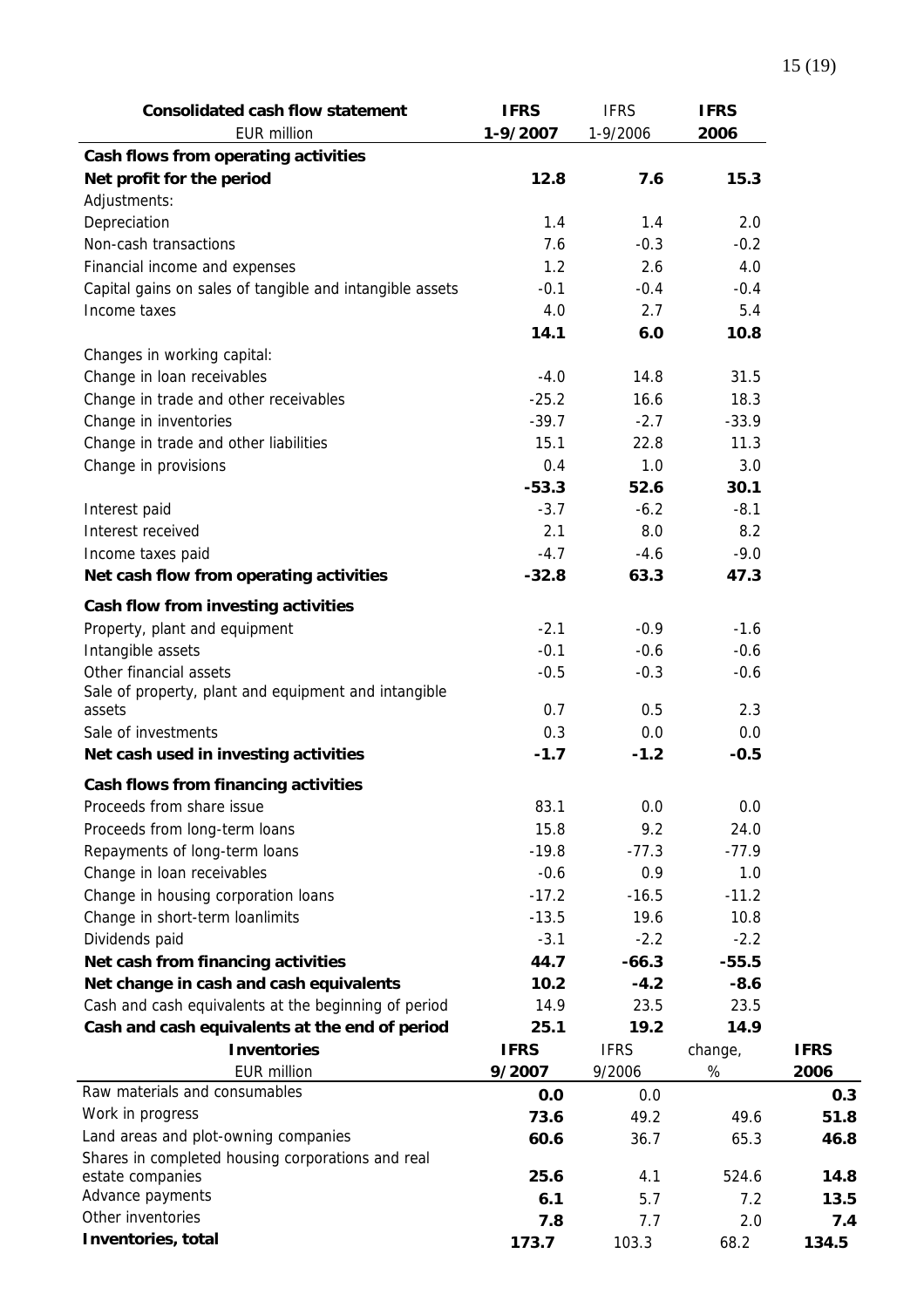| <b>Commitments and Contingent Liabilities</b><br>EUR million | <b>IFRS</b><br>9/2007 | <b>IFRS</b><br>9/2006 | change,<br>% | <b>IFRS</b><br>2006 |
|--------------------------------------------------------------|-----------------------|-----------------------|--------------|---------------------|
| Collateral given for own liabilities                         |                       |                       |              |                     |
| Real estate mortgages given                                  | 58.9                  | 65.3                  | $-9.7\%$     | 87.4                |
| Pledges given                                                | 6.0                   | 6.0                   | 0.3%         | 10.8                |
| Other commitments                                            |                       |                       |              |                     |
| Guarantees given on liabilities on uncompleted projects      | 71.0                  | 0.0                   |              | 48.0                |
| Investment commitments given                                 | 6.4                   | 3.8                   | 67.3%        | 3.8                 |

| Fair and nominal value of<br>derivative instruments | <b>IFRS</b><br>9/2007 |                       | IFRS<br>9/2006     |                       |                    | <b>IFRS</b><br>2006 |
|-----------------------------------------------------|-----------------------|-----------------------|--------------------|-----------------------|--------------------|---------------------|
| EUR million                                         |                       | <b>Fair Values</b>    | <b>Fair Values</b> |                       | <b>Fair Values</b> |                     |
|                                                     | Positive              | Negative              | Positive           | Negative              | Positive           | Negative            |
| Hedge accounting not applied                        |                       |                       |                    |                       |                    |                     |
| Foreign exchange forward contracts                  | 0.4                   | 0.0                   | 0.0                | $-0.1$                | 0.0                | 0.0                 |
|                                                     |                       | <b>IFRS</b><br>9/2007 |                    | <b>IFRS</b><br>9/2006 |                    | <b>IFRS</b><br>2006 |
| Nominal values of derivative<br><b>instruments</b>  |                       | 8.8                   |                    | 10.1                  |                    | 7.6                 |

Foreign exchange forward contracts

The fair values of foreign exchange contracts are based on market prices at the end of the reporting period. Open foreign exchange forward contracts are hedging the financing cash flow.

## **2. Segment information**

| Revenue                         | <b>IFRS</b> | <b>IFRS</b> | change,     | change, | <b>IFRS</b> | <b>IFRS</b> | <b>IFRS</b> |
|---------------------------------|-------------|-------------|-------------|---------|-------------|-------------|-------------|
| EUR million                     | 1-9/2007    | 1-9/2006    | <b>MEUR</b> | %       | 7-9/2007    | 7-9/2006    | 2006        |
| <b>Business Premises</b>        | 242.2       | 208.3       | 33.9        | 16.3    | 90.6        | 51.2        | 297.0       |
| Housing                         | 119.6       | 91.2        | 28.3        | 31.1    | 35.5        | 32.0        | 138.1       |
| <b>International Operations</b> | 34.4        | 28.7        | 5.7         | 20.0    | 8.5         | 10.2        | 44.6        |
| Other Operations                | 8.5         | 5.6         | 2.9         | 52.1    | 2.5         | 2.2         | 6.0         |
| Eliminations                    | $-8.7$      | $-11.4$     | 2.7         |         | $-2.6$      | $-1.8$      | $-6.2$      |
| Group total                     | 395.9       | 322.3       | 73.6        | 22.8    | 134.6       | 93.9        | 479.5       |

| <b>Operating profit</b>         | <b>IFRS</b> | <b>IFRS</b> | change,     | change,  | <b>IFRS</b> | <b>IFRS</b> | <b>IFRS</b> |
|---------------------------------|-------------|-------------|-------------|----------|-------------|-------------|-------------|
| EUR million                     | 1-9/2007    | 1-9/2006    | <b>MEUR</b> | %        | 7-9/2007    | 7-9/2006    | 2006        |
| <b>Business Premises</b>        | 13.3        | 14.1        | $-0.7$      | $-5.1$   | 6.8         | 0.3         | 25.0        |
| Housing                         | 7.8         | 1.4         | 6.4         | 459.5    | 3.0         | 1.3         | 5.1         |
| <b>International Operations</b> | $-0.8$      | $-2.6$      | 1.7         |          | $-1.7$      | $-0.3$      | $-3.6$      |
| <b>Other Operations</b>         | $-2.0$      | $-2.3$      | 0.3         |          | $-0.5$      | $-0.3$      | $-4.4$      |
| Eliminations                    | $-0.4$      | 2.2         | $-2.6$      | $-117.8$ | 0.0         | 0.0         | 2.5         |
| Group total                     | 18.0        | 12.8        | 5.1         | 39.9     | 7.6         | 1.0         | 24.6        |

| <b>Operating profit</b>         | <b>IFRS</b> | IFRS     | <b>IFRS</b> | <b>IFRS</b> | <b>IFRS</b> |
|---------------------------------|-------------|----------|-------------|-------------|-------------|
| %                               | 1-9/2007    | 1-9/2006 | 7-9/2007    | 7-9/2006    | 2006        |
| <b>Business Premises</b>        | 5.5         | 6.8      | 7.5         | 0.7         | 8.4         |
| Housing                         | 6.6         | 1.5      | 8.5         | 4.0         | 3.7         |
| <b>International Operations</b> | $-2.5$      | -8.9     | $-199$      | $-3.4$      | $-8.0$      |
| Group total                     | 4.5         | 4.0      | 5.7         | 1.0         | 5.1         |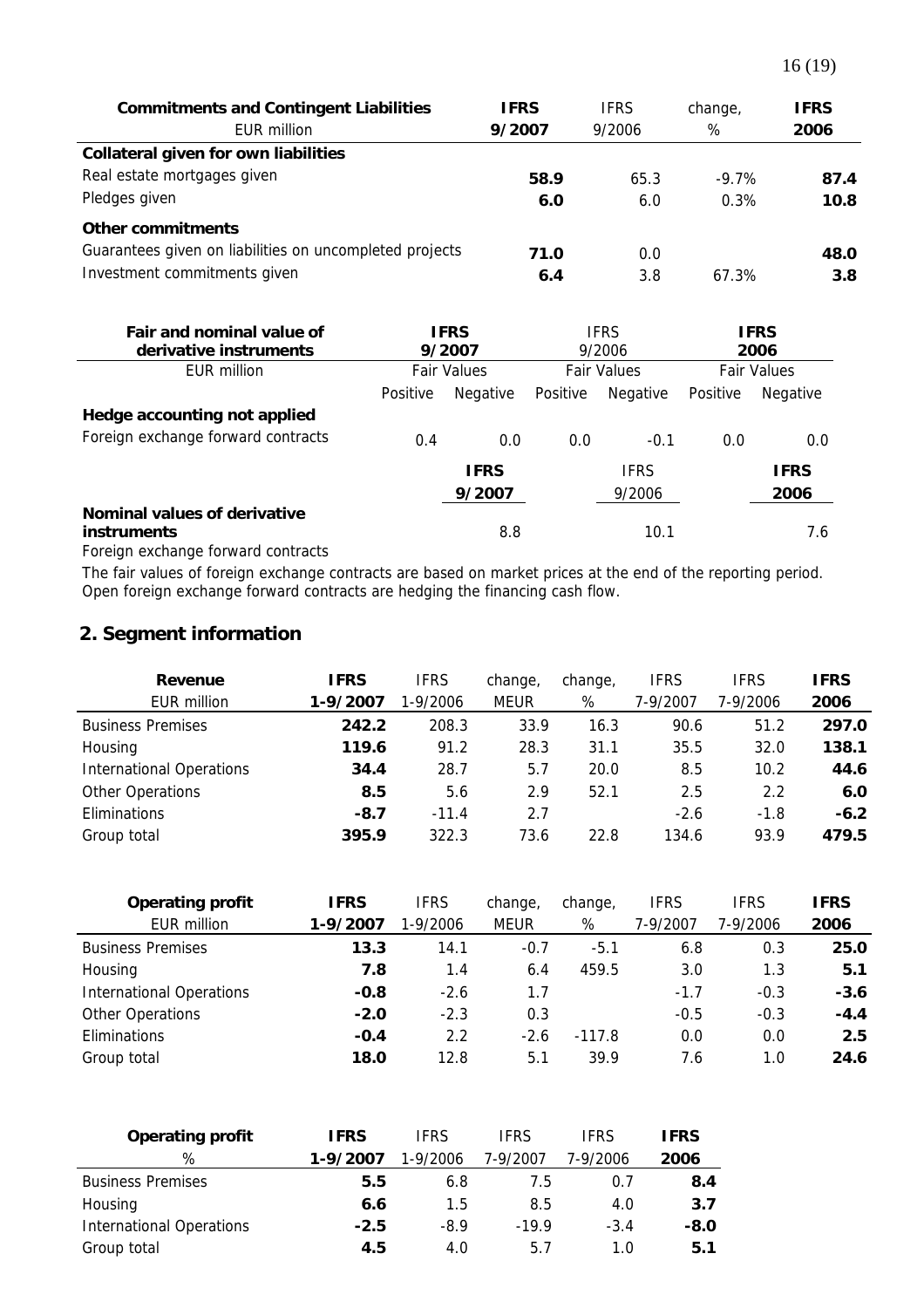| <b>Assets</b>                      | <b>IFRS</b> | <b>IFRS</b> | change,     | change, | <b>IFRS</b> |
|------------------------------------|-------------|-------------|-------------|---------|-------------|
| EUR million                        | 9/2007      | 9/2006      | <b>MEUR</b> | %       | 2006        |
| <b>Business Premises</b>           | 112.7       | 84.6        | 28.1        | 33.2%   | 111.9       |
| Housing                            | 93.9        | 67.7        | 26.2        | 38.7%   | 74.2        |
| <b>International Operations</b>    | 83.2        | 63.0        | 20.3        | 32.2%   | 65.6        |
| <b>Other Operations</b>            | 116.7       | 46.6        | 70.1        | 150.7%  | 71.7        |
| Eliminations and other adjustments | $-93.3$     | $-32.4$     | $-60.9$     |         | $-92.0$     |
| Group total                        | 313.1       | 229.4       | 83.7        | 36.5%   | 231.4       |

| <b>Liabilities</b>                 | <b>IFRS</b> | <b>IFRS</b> | change,     | change, | <b>IFRS</b> |
|------------------------------------|-------------|-------------|-------------|---------|-------------|
| EUR million                        | 9/2007      | 9/2006      | <b>MEUR</b> | %       | 2006        |
| <b>Business Premises</b>           | 87.0        | 59.8        | 27.2        | 45.4    | 72.2        |
| Housing                            | 76.9        | 51.5        | 25.4        | 49.3    | 61.0        |
| <b>International Operations</b>    | 74.7        | 52.2        | 22.5        | 43.1    | 54.3        |
| <b>Other Operations</b>            | 7.4         | 36.1        | $-28.7$     | $-79.6$ | 45.1        |
| Eliminations and other adjustments | $-95.2$     | $-24.4$     | $-70.8$     |         | $-63.3$     |
| Group total                        | 150.8       | 175.1       | $-24.4$     | $-13.9$ | 169.3       |

| <b>Invested capital</b>           | <b>IFRS</b> | <b>IFRS</b> | change, | change, | <b>IFRS</b> |
|-----------------------------------|-------------|-------------|---------|---------|-------------|
| <b>EUR million</b>                | 9/2007      | 9/2006      | MEUR    | %       | 2006        |
| <b>Business Premises</b>          | 44.4        | 37.1        | 7.3     | 19.8    | 37.9        |
| Housing                           | 72.2        | 29.1        | 43.1    | 147.8   | 35.6        |
| <b>International Operations</b>   | 65.3        | 46.5        | 18.9    | 40.6    | 33.0        |
| Other Operations and eliminations | 25.3        | 10.4        | 14.9    |         | 35.1        |
| Group total                       | 207.3       | 123.1       | 84.2    | 68.4    | 141.7       |

| <b>Return on investment</b>     | <b>IFRS</b> | <b>IFRS</b> | <b>IFRS</b> |
|---------------------------------|-------------|-------------|-------------|
| %)                              | 1-9/2007    | 1-9/2006    | 2006        |
| <b>Business Premises</b>        | 45.0        | 30.0        | 60.3        |
| Housing                         | 17.6        | 71          | 16.5        |
| <b>International Operations</b> | 1.1         | $-4.6$      | $-7.8$      |
| Group total                     | 15.4        | 12 1        | 15.9        |

| Order backlog                   | <b>IFRS</b> | <b>IFRS</b> | change, | change, | <b>IFRS</b> |
|---------------------------------|-------------|-------------|---------|---------|-------------|
| EUR million                     | 9/2007      | 9/2006      | MEUR    | %       | 2006        |
| <b>Business Premises</b>        | 360.2       | 273.0       | 87.2    | 31.9    | 287.7       |
| Housing                         | 128.2       | 156.3       | $-28.0$ | $-179$  | 154.4       |
| <b>International Operations</b> | 57.9        | 18.4        | 39.5    | 214.0   | 11.6        |
| Group total                     | 546.3       | 447.7       | 98.6    | 22.0    | 453.7       |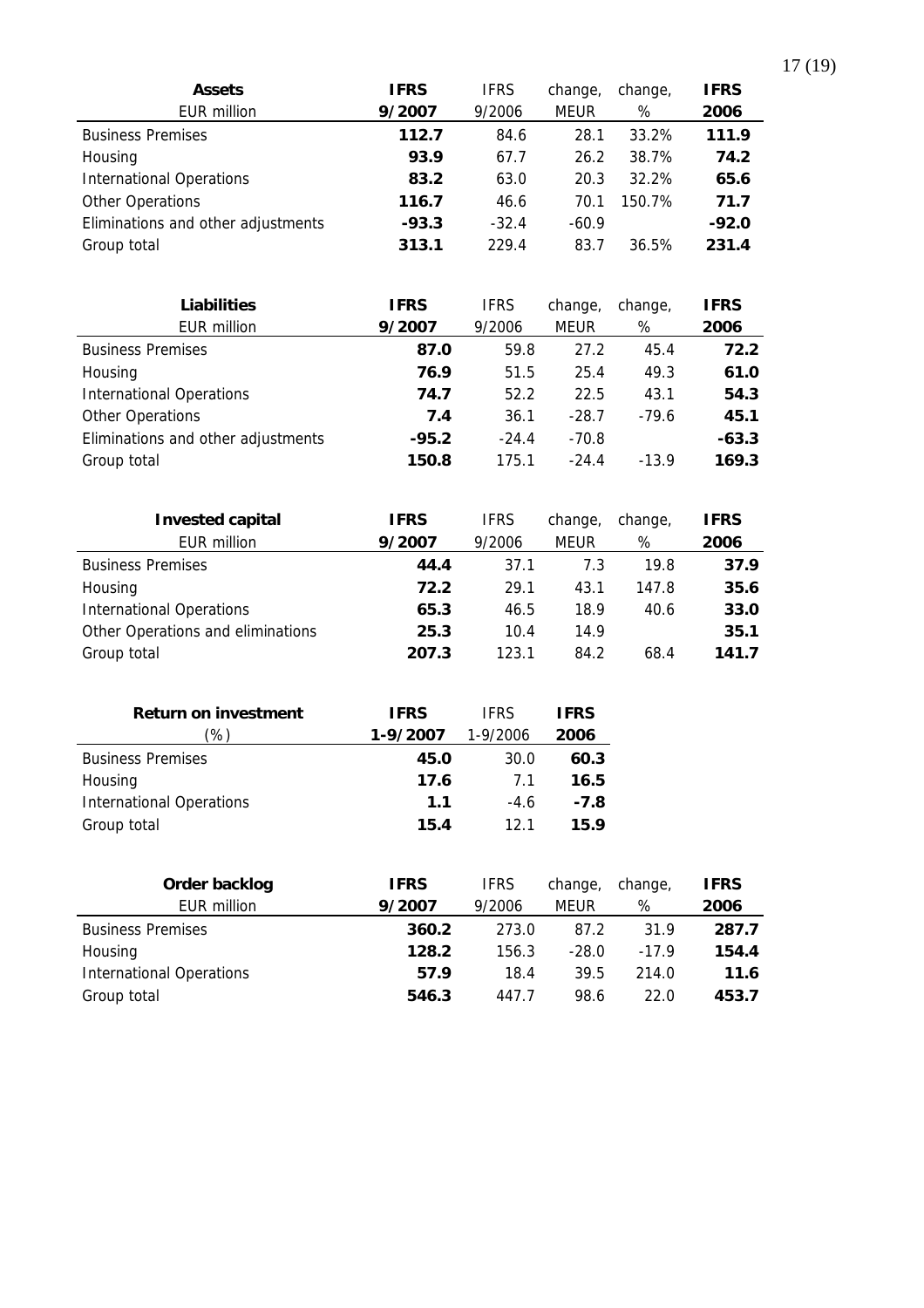| <b>Business Premises</b>          | <b>IFRS</b> | <b>IFRS</b> | change,     | change, | <b>IFRS</b> |
|-----------------------------------|-------------|-------------|-------------|---------|-------------|
| <b>EUR million</b>                | 1-9/2007    | 1-9/2006    | <b>MEUR</b> | %       | 2006        |
| Revenue                           | 242.2       | 208.3       | 33.9        | 16.3    | 297.0       |
| <b>Operating profit</b>           | 13.3        | 14.1        | $-0.7$      | $-5.1$  | 25.0        |
| Segment's assets                  |             |             |             |         |             |
| Non-current assets                | 0.5         | 1.6         | $-1.1$      | $-70.9$ | 0.7         |
| Current assets                    | 112.2       | 83.0        | 29.2        | 35.1    | 111.2       |
| <b>Total assets</b>               | 112.7       | 84.6        | 28.1        | 33.2    | 111.9       |
| <b>Segment's liabilities</b>      |             |             |             |         |             |
| Non-current liabilities           | 1.4         | 11.6        | $-10.2$     | $-87.9$ | 14.0        |
| Current liabilities               | 85.6        | 48.2        | 37.3        | 77.4    | 58.1        |
| <b>Total liabilities</b>          | 87.0        | 59.8        | 27.2        | 45.4    | 72.2        |
| Invested capital at end of period | 44.4        | 37.1        | 7.3         | 19.8    | 37.9        |
| Return on investment, % 1)        | 45.0        | 30.0        |             |         | 60.3        |
| Order backlog at end of period    | 360.2       | 273.0       | 87.2        | 31.9    | 287.7       |

| <b>Housing</b>                    | <b>IFRS</b> | <b>IFRS</b> | change,     | change, | <b>IFRS</b> |
|-----------------------------------|-------------|-------------|-------------|---------|-------------|
| <b>EUR million</b>                | 1-9/2007    | 1-9/2006    | <b>MEUR</b> | %       | 2006        |
| Revenue                           | 119.6       | 91.2        | 28.3        | 31.1    | 138.1       |
| <b>Operating profit</b>           | 7.8         | 1.4         | 6.4         | 459.5   | 5.1         |
| Segment's assets                  |             |             |             |         |             |
| Non-current assets                | 1.2         | 0.9         | 0.3         | 31.8    | 1.1         |
| Current assets                    | 92.6        | 66.7        | 25.9        | 38.8    | 73.1        |
| <b>Total assets</b>               | 93.9        | 67.7        | 26.2        | 38.7    | 74.2        |
| <b>Segment's liabilities</b>      |             |             |             |         |             |
| Non-current liabilities           | 24.7        | 19.9        | 4.8         | 24.4    | 25.5        |
| Current liabilities               | 52.2        | 31.6        | 20.5        | 64.9    | 35.5        |
| <b>Total liabilities</b>          | 76.9        | 51.5        | 25.4        | 49.3    | 61.0        |
| Invested capital at end of period | 72.2        | 29.1        | 43.1        | 147.8   | 35.6        |
| Return on investment, % 1)        | 17.6        | 7.1         |             |         | 16.5        |
| Order backlog at end of period    | 128.2       | 156.3       | $-28.0$     | $-17.9$ | 154.4       |